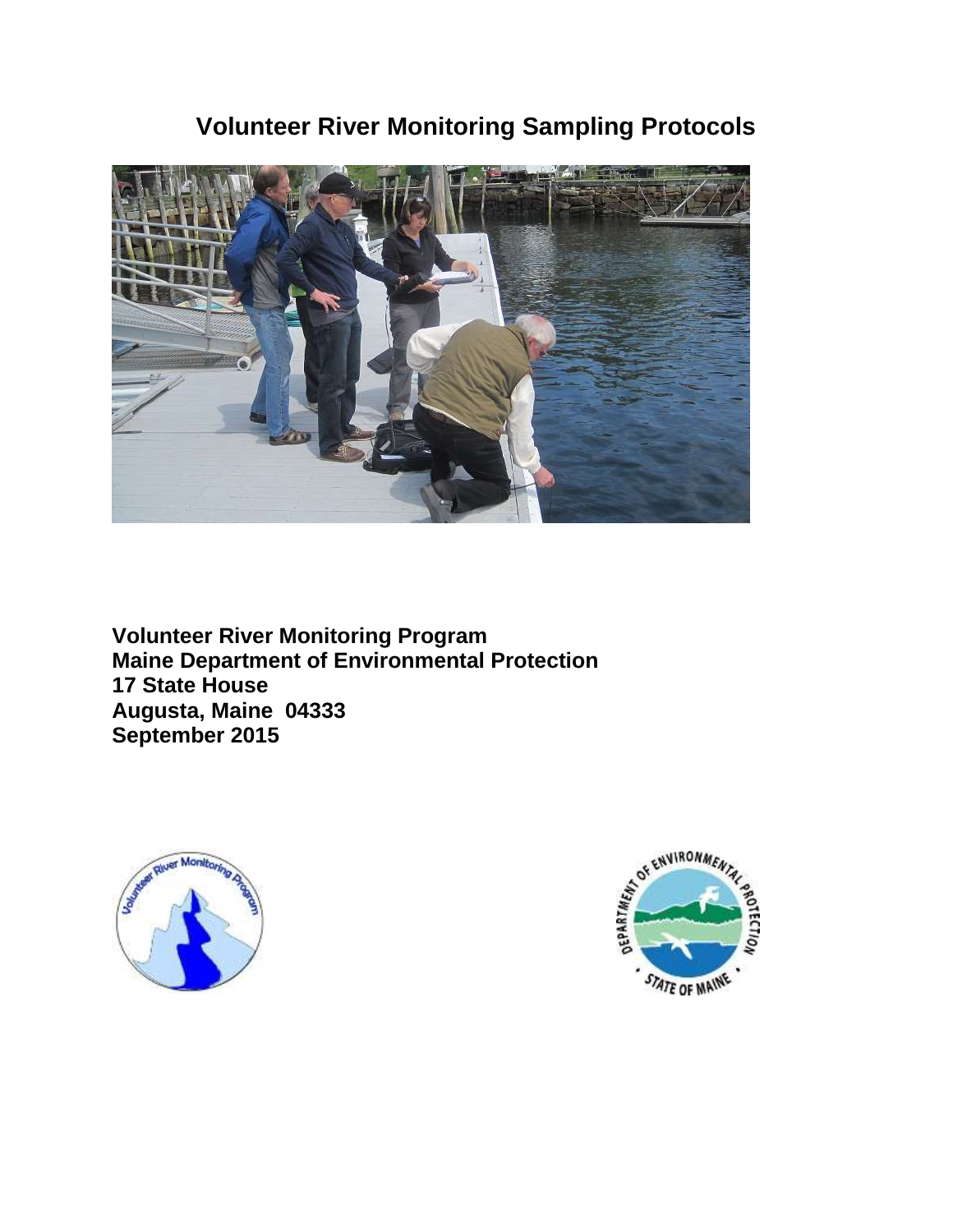# **Table of Contents**

| Water Quality Monitoring Equipment Standard Operating Procedures11 |  |
|--------------------------------------------------------------------|--|
|                                                                    |  |
| YSI 550A Meter…………………………………………………………………………14                       |  |
|                                                                    |  |
|                                                                    |  |
|                                                                    |  |
|                                                                    |  |
|                                                                    |  |
|                                                                    |  |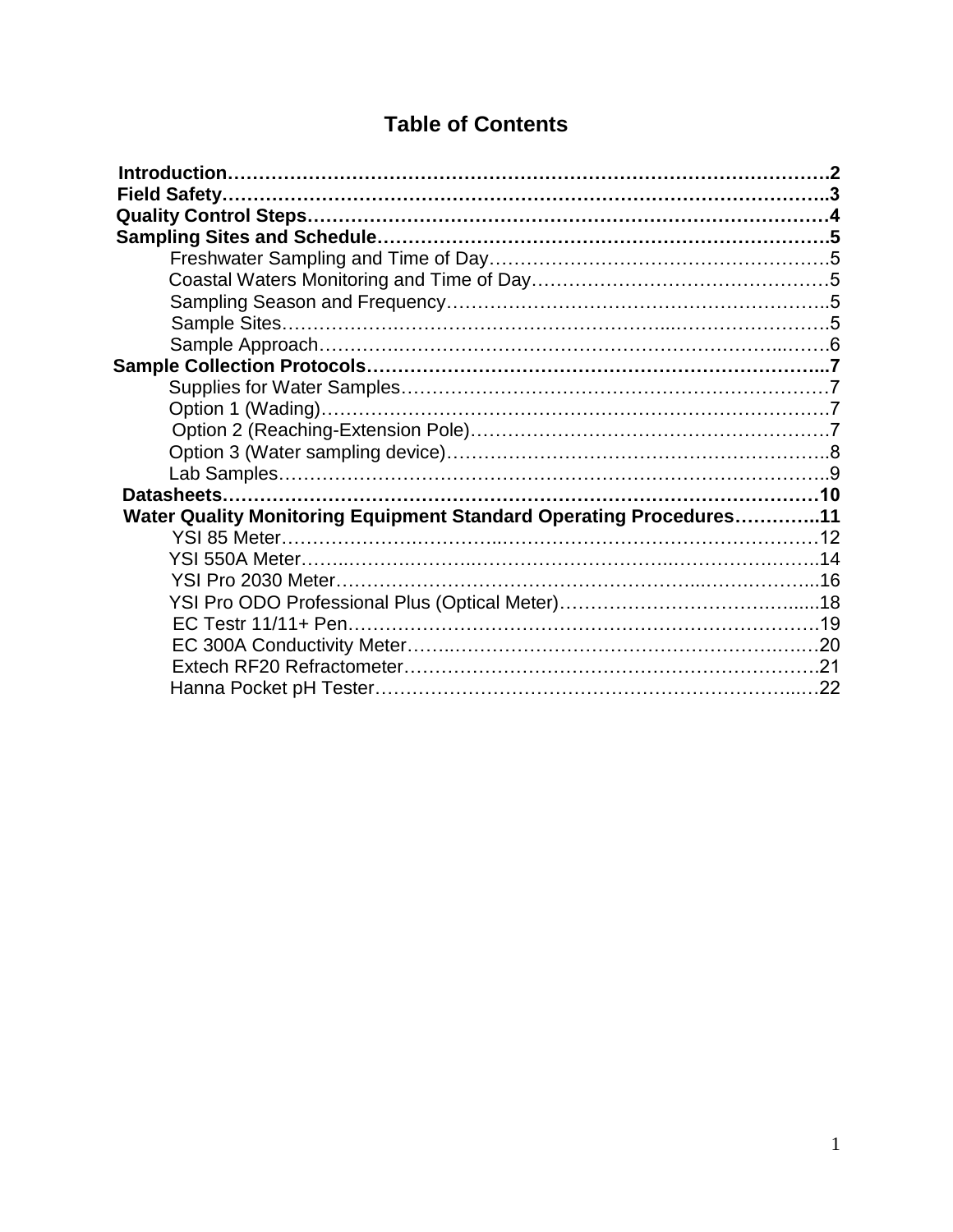### **Introduction**

In 2009, the DEP launched a statewide volunteer river monitoring program (VRMP). The VRMP is a network of volunteer groups participating in quality assisted river and stream sampling. The program operates under a program level Quality Assurance Program Plan (QAPP). Volunteer groups develop Sampling and Analysis Plans that tailor the program level QAPP to their project goals.

The VRMP is designed to guide and train volunteer groups to collect high quality data that is useful to various agencies within the State of Maine and beyond. Volunteers are able to sample and monitor parts of rivers and streams that state agencies do not have the resources to monitor on a regular basis. Volunteer groups are able to identify parts of rivers or streams which may have degraded water quality, thus helping organizations such as MDEP, Maine Department of Inland Fisheries & Wildlife, Maine Department of Marine Resources, non-profits, conservation districts, and towns prioritize where to investigate conditions further and where to focus best management practice (BMP) implementation efforts. These data are also used to gather baseline information and track trends over time. This work has the added important benefit of engaging citizens in learning about and protecting the ecological integrity of Maine's rivers and streams through the hands-on experience of volunteer water quality monitoring.

The intent of these water quality sampling protocols is to serve as a guide and reference for VRMP volunteers. It covers all aspects of monitoring to include safety, QA/QC procedures, sampling schedule, collection of water samples, processing of samples for lab analysis, completion of datasheets, and proper use of field meters.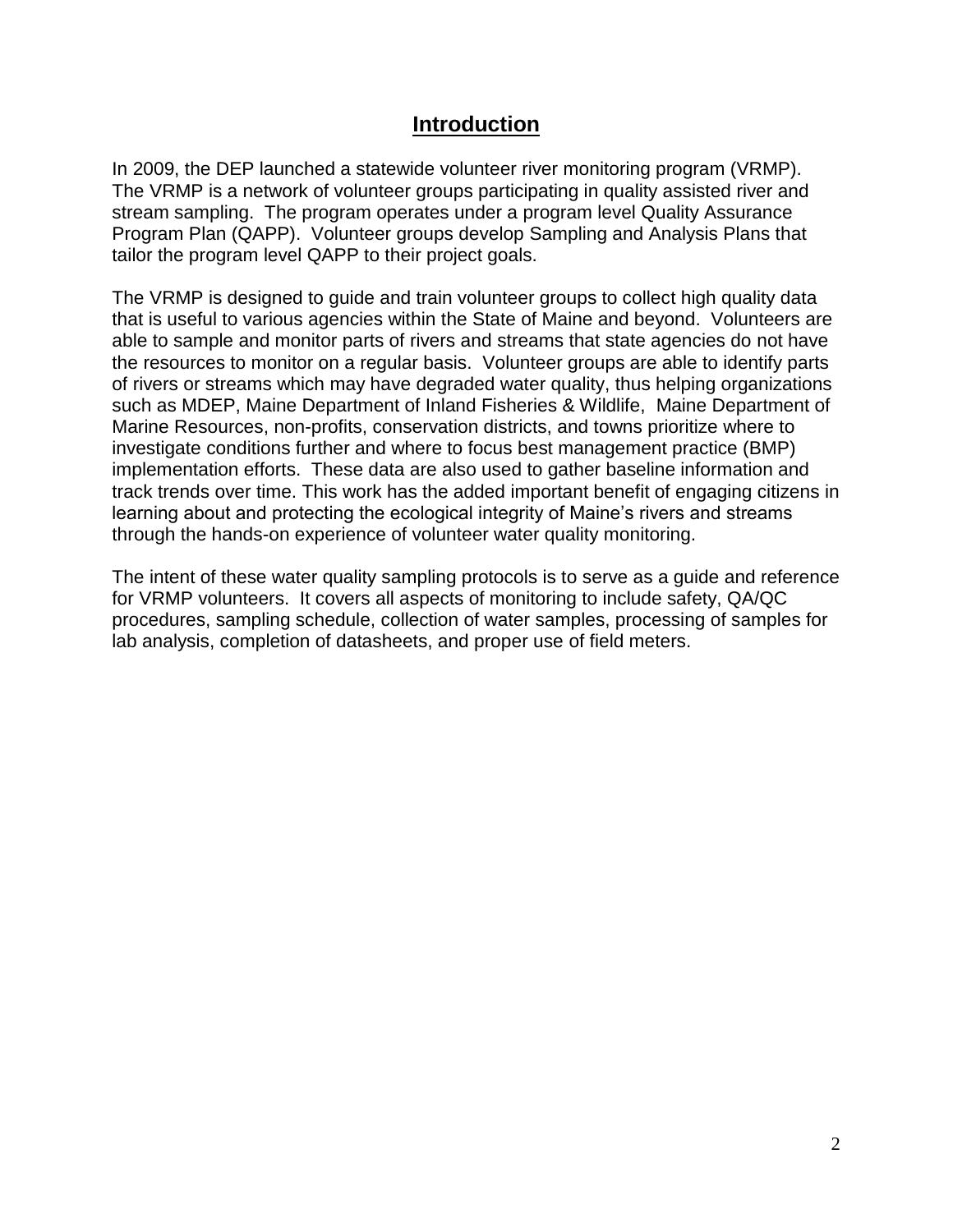# **Field Safety**

### Follow these precautions to have a safe and enjoyable experience. **YOUR SAFETY IS MORE IMPORTANT THAN COLLECTING A SAMPLE!**

### **General Precautions:**

- **Work in teams** If possible, monitor with at least one other person.
- **Notify friends or family** Tell somebody where you will be and when you expect to return. Carry a cell phone, if available.
- **Avoid working in streams during stormy weather or high water** If it is specifically required to by your sampling plan to sample during a storm, work in teams and exercise extreme caution. Do not wade in if the water is high or fast.
- **Avoid being outside when lightning is nearby** Avoid water, high ground, and open spaces if lightning is nearby. Avoid all metal objects including extension poles, electric wires, fences, machinery, motors, power tools, etc. If you are outside and lightning is nearby, avoid areas underneath canopies, partially open or small picnic or rain shelters, or near trees. Where possible, find shelter in a substantial building or in a fully enclosed metal vehicle such as a car, truck or van with the windows completely shut. For more information, visit: [http://lightningsafety.noaa.gov/outdoors.shtml.](http://lightningsafety.noaa.gov/outdoors.shtml)
- **Be wise with water contact** During and after sample collection, keep hands away from eye and mouth areas. Always wash hands with soap and clean water after sampling. Wear disposable gloves and rubber boots, especially if the stream is likely to be polluted.
- **Sample collection**
	- o Be careful around traffic (wear bright orange clothing or safety vests if working in or near streets and/or bridges).
	- o Avoid sampling at areas having high or steep stream banks.
	- o Do not enter water that goes above your thighs.
	- o Do not enter water if there is any concern for one's safety (e.g. high, fast flows).
	- $\circ$  Be careful walking on slippery surfaces such as stream banks and stream bottoms.
	- o Dress appropriately for field conditions.
	- o Wear an appropriate personal floatation device when working in or near water and especially when working in boats.
- **Avoid working in areas where hunting may be taking place** Wear two articles of bright orange clothing (hat, vest, etc.) if your are unsure whether hunting is taking place near your stream monitoring sites.
- **Be careful around animals and plants**  Learn to identify poisonous plants, especially poison ivy, and be aware of your sensitivity to them. Wear a long sleeve shirt and tuck your pants into your socks. Do a tick check after being in the field.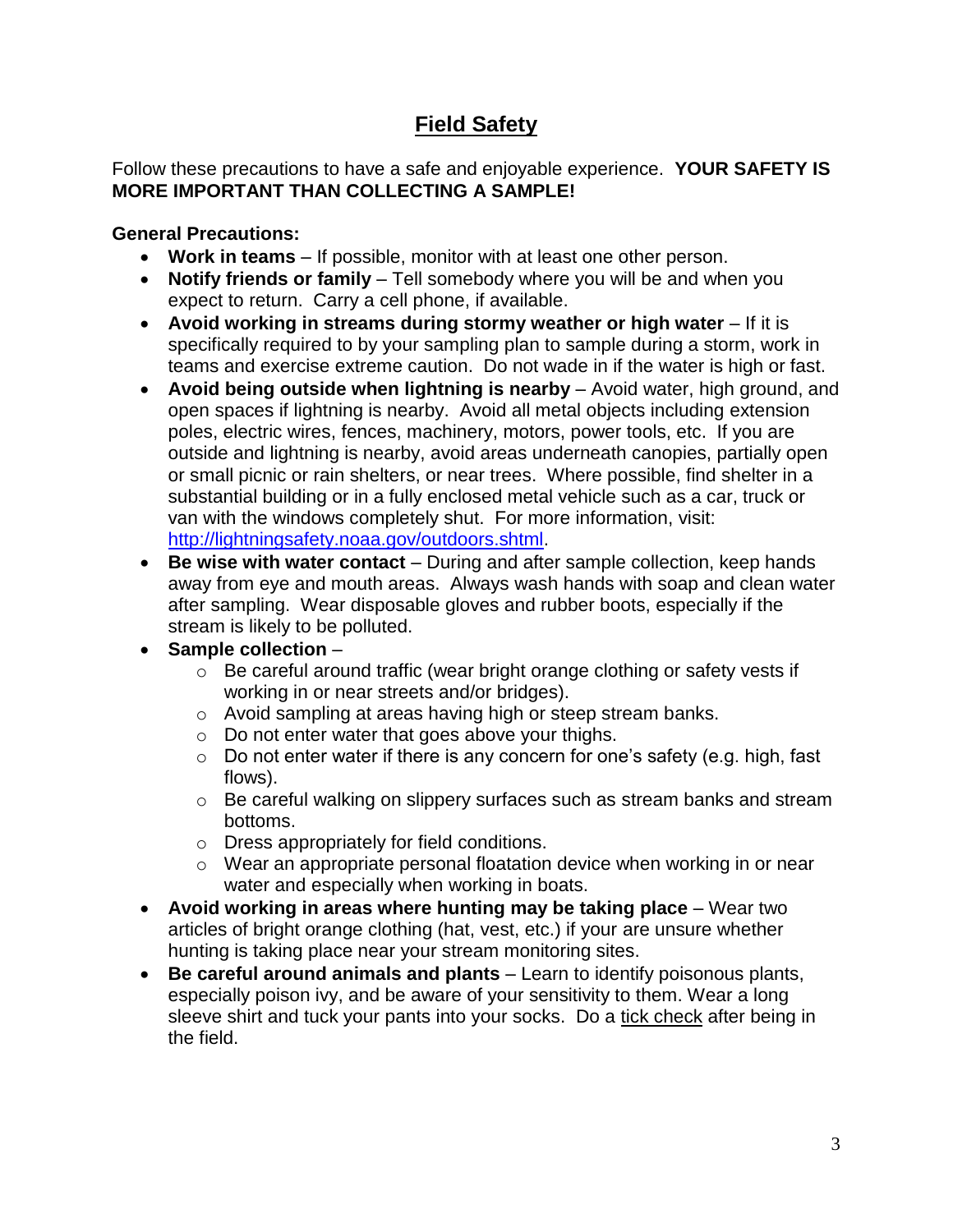# **Quality Control Steps**

Standard Operating Procedures (SOPs) and Sampling and Analysis Plans (SAPs) are a part of the VRMP's quality assurance foundation. Within each SOP and SAP, there may be specific quality control measures that are recommended. The following summarize the various QA/QC measures that are part of the VRMP program.

- 1. Individual volunteers are evaluated for the adequacy of their sampling techniques and the measurement abilities of their monitoring/sampling equipment at annual volunteer certification/re-certification workshops.
- 2. Monitors follow an approved SOP for each parameter monitored. Additionally, field calibration and/or accuracy determination procedures are performed for those parameters that require it.
- 3. A field duplicate is obtained by each volunteer for at least 10% (1 duplicate per 10 samples collected or monitored) annually of their own sampling efforts for all parameters.
- 4. For water samples requiring laboratory analyses, duplicate samples are obtained for at least 10% of samples (i.e. 1 duplicate per 10 samples) collected per parameter. This set of samples is designated as a set of duplicates for that particular sampling event on the label (i.e. "Duplicate" or "Dup").
- 5. Sample bottles or containers, if used, are appropriately prepared (e.g. rinsed, sterilized) prior to sampling, by either a laboratory or the volunteer group according to approved SOPs.
- 6. Laboratories that are used by volunteer groups must be a DEP approved lab. Quality control data must be submitted by each laboratory to their patron volunteer monitoring groups who will, in turn, submit electronic copies of this information to the VRMP.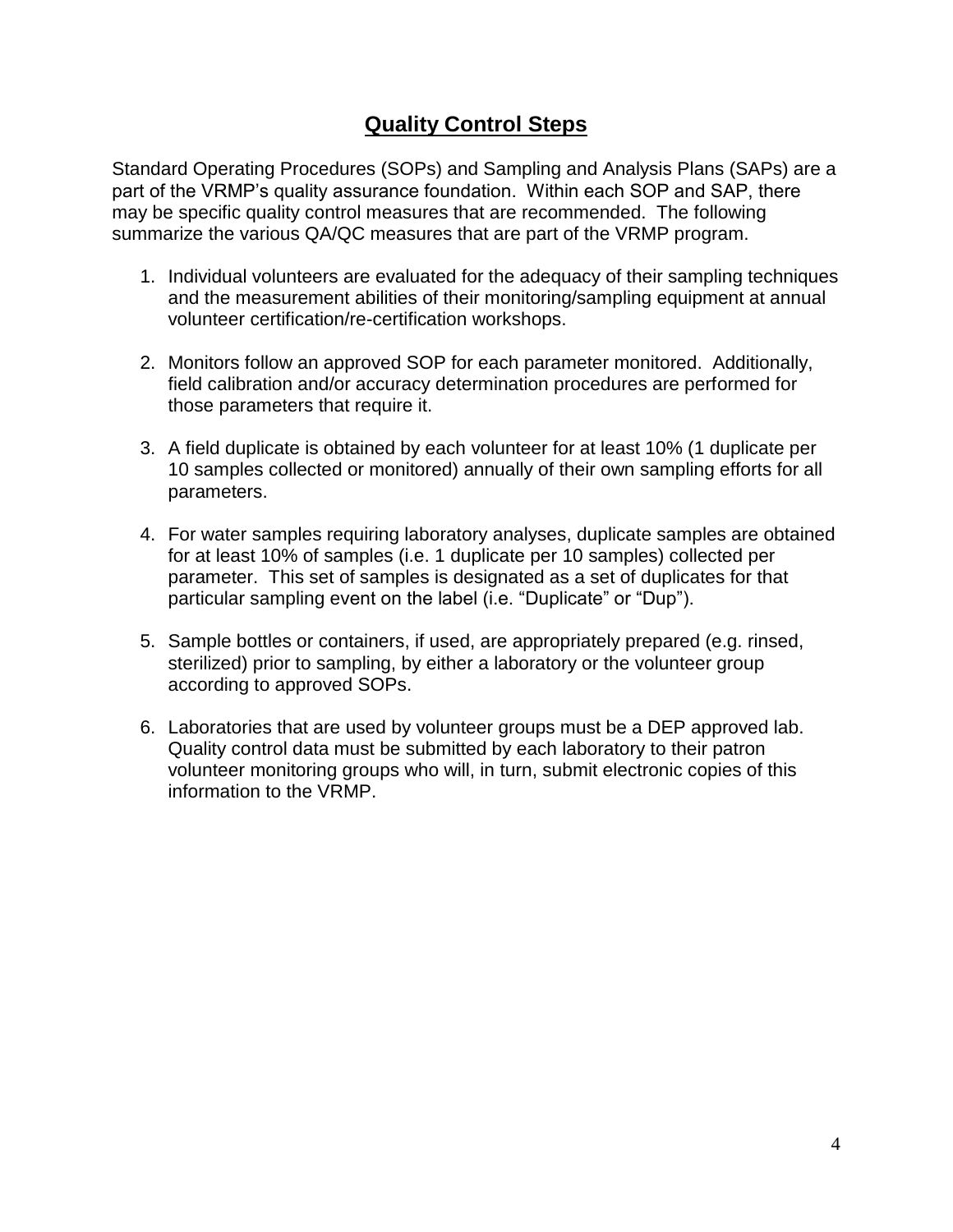## **Sampling Sites and Schedule**

#### **Freshwater Monitoring and Time of Day**

In order to assess attainment of dissolved oxygen (DO) criteria within Maine's water quality standards, early morning monitoring may be necessary. DO values generally fluctuate depending on time of day with lowest values often occurring in early morning and the highest values late in the day. The fluctuation may be minimal or significant depending on a number of factors (e.g. streamflow, water temperature, and plant and algae growth). DO data collected during the early morning (between dawn and 8:00 AM) are therefore important for water quality monitoring purposes. Except as naturally occurs, if DO concentration falls below the applicable DO criteria at any time of day, this also signals non-attainment.

Not all of the samples need to be collected early in the morning, but it is important to include at least some early morning samples. Collecting water quality data at particular times of the day (e.g. very early in the morning or late in the day if looking for diurnal differences) can be difficult and inconvenient; however, it is encouraged whenever possible.

#### **Coastal Waters Monitoring and Time of Day**

Depending on the goals of the sampling plan and tidal influences, sample teams may want or need to time sampling around high tide. At some coastal sampling sites, it may be difficult to collect samples at other than close to high tide. Also if a goal of the sampling plan is to assess watershed influences, it is best to sample on the outgoing tide.

#### **Sampling Season and Frequency**

Sampling season and frequency vary by individual volunteer group. However, to improve consistency and comparability, groups are encouraged to sample at least once every two weeks between the months of May and September. If possible, include at least 1 or 2 sampling events after rain events. This is particularly important if the groups are monitoring for bacteria.

#### **Sampling Sites**

Each sample team should be clear on the location of their monitoring site(s) and sample approach (e.g. Cold Brook Road crossing- sample from upstream side of bridge crossing). It is critical that volunteers consistently sample from the same location time after time (whenever feasible and safe) to ensure comparability of data at that particular river or stream location. If a volunteer needs to deviate from the standard sampling location, for example such as for safety reasons, carefully note this on the datasheet.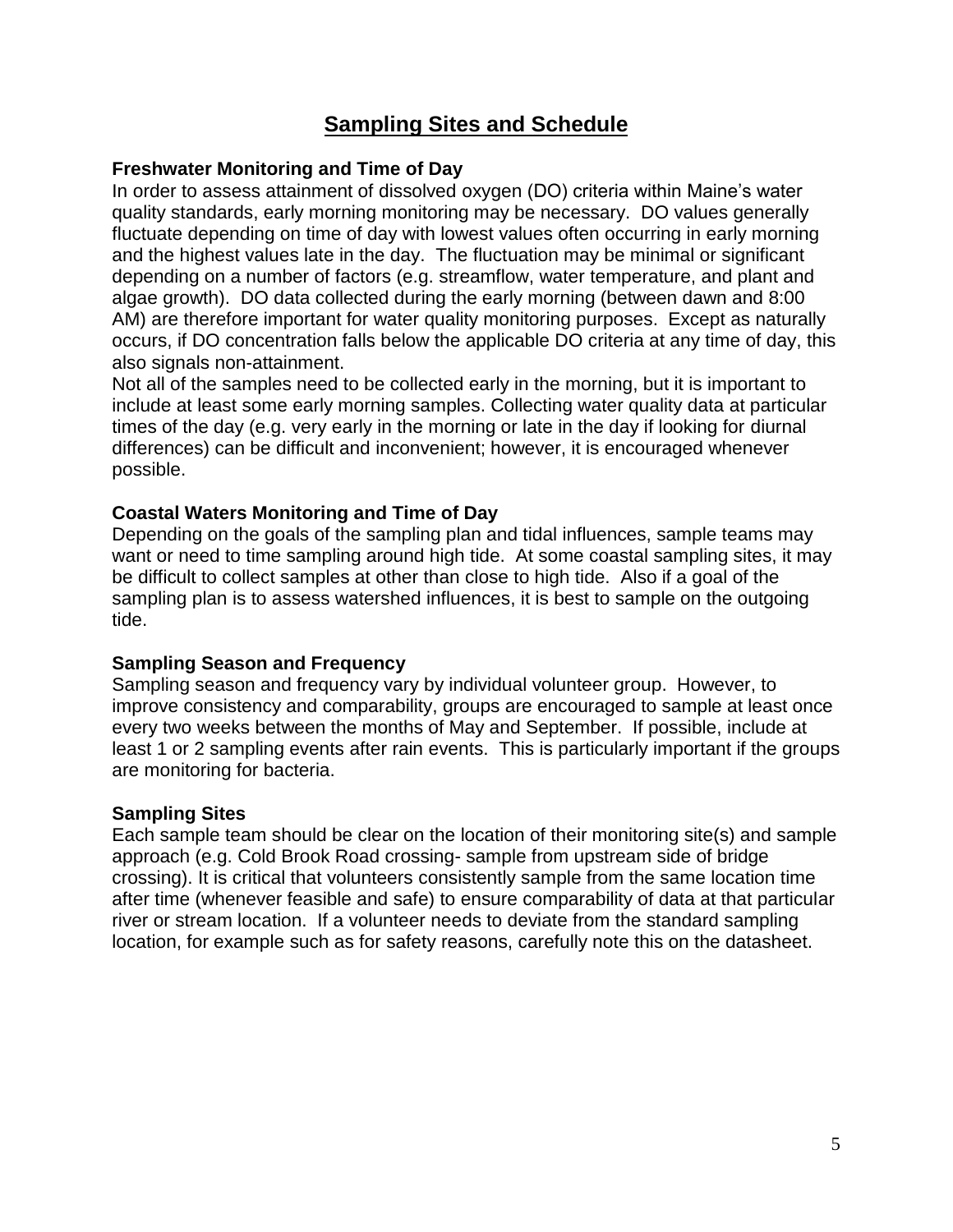# **Sample Approach**

| <b>Lateral Position Across a River/Stream</b><br>$\rightarrow$ Sampling needs to occur so that a flowing, well-mixed, representative sample is collected. If<br>possible, volunteers should try to sample in the "center half of flow". This is usually close to the<br>middle of the channel, though it can sometimes move away from the middle of the channel,<br>following the thalweg (deepest part of the channel), towards the outside of a river-bend. |  |  |
|---------------------------------------------------------------------------------------------------------------------------------------------------------------------------------------------------------------------------------------------------------------------------------------------------------------------------------------------------------------------------------------------------------------------------------------------------------------|--|--|
| $\rightarrow$ Samplers need to avoid shore-related features such as :<br>• eddies<br>• deadwaters<br>· shallows<br>• jetties<br>• pools (even though parts of the thalweg may pass through them)<br>· docks (unless a well-mixed sample can be obtained)                                                                                                                                                                                                      |  |  |
| $\rightarrow$ To obtain a well-mixed, representative sample, volunteers can use a variety of techniques<br>including:<br>• wading out<br>• reaching out • using an extension pole<br>• using a boat<br>· sampling from a bridge/culvert using a VRMP approved water sampling device                                                                                                                                                                           |  |  |
| <b>Vertical Position in a River/Stream</b><br>(In all cases, avoid allowing water surface films or "stirred-up bottom sediments" into the sample.<br>Always face upstream when sampling)                                                                                                                                                                                                                                                                      |  |  |
| (For Dissolved Oxygen & Temperature as well as any Other Water Quality Parameters)<br>$\rightarrow$ For rivers/streams that are non-wadeable, sample at mid-depth (if depth is known) or 1-meter<br>below the surface<br>$\rightarrow$ For rivers/streams that are wadeable, sample at mid-depth or 1 $\frac{1}{2}$ feet below the surface<br>(Volunteers should specify which depth on their data sheet.)                                                    |  |  |
| (For Dissolved Oxygen & Temperature Profiles)<br>$\rightarrow$ Sample at 1-m increments to obtain a vertical profile                                                                                                                                                                                                                                                                                                                                          |  |  |
| <b>Longitudinal Position in River/Stream</b><br>(when near crossing such as a bridge or culvert)                                                                                                                                                                                                                                                                                                                                                              |  |  |
| $\rightarrow$ To avoid the possible effects of roads, bridges, or scour pools on water quality, the preferred<br>location to sample is at the upstream end of a bridge or culvert crossing (as opposed to the<br>downstream end) unless:<br>(1) it is safer to sample at the downstream end;<br>(2) the purpose of sampling at the downstream end of the crossing is to include any effects of<br>the crossing on water quality                               |  |  |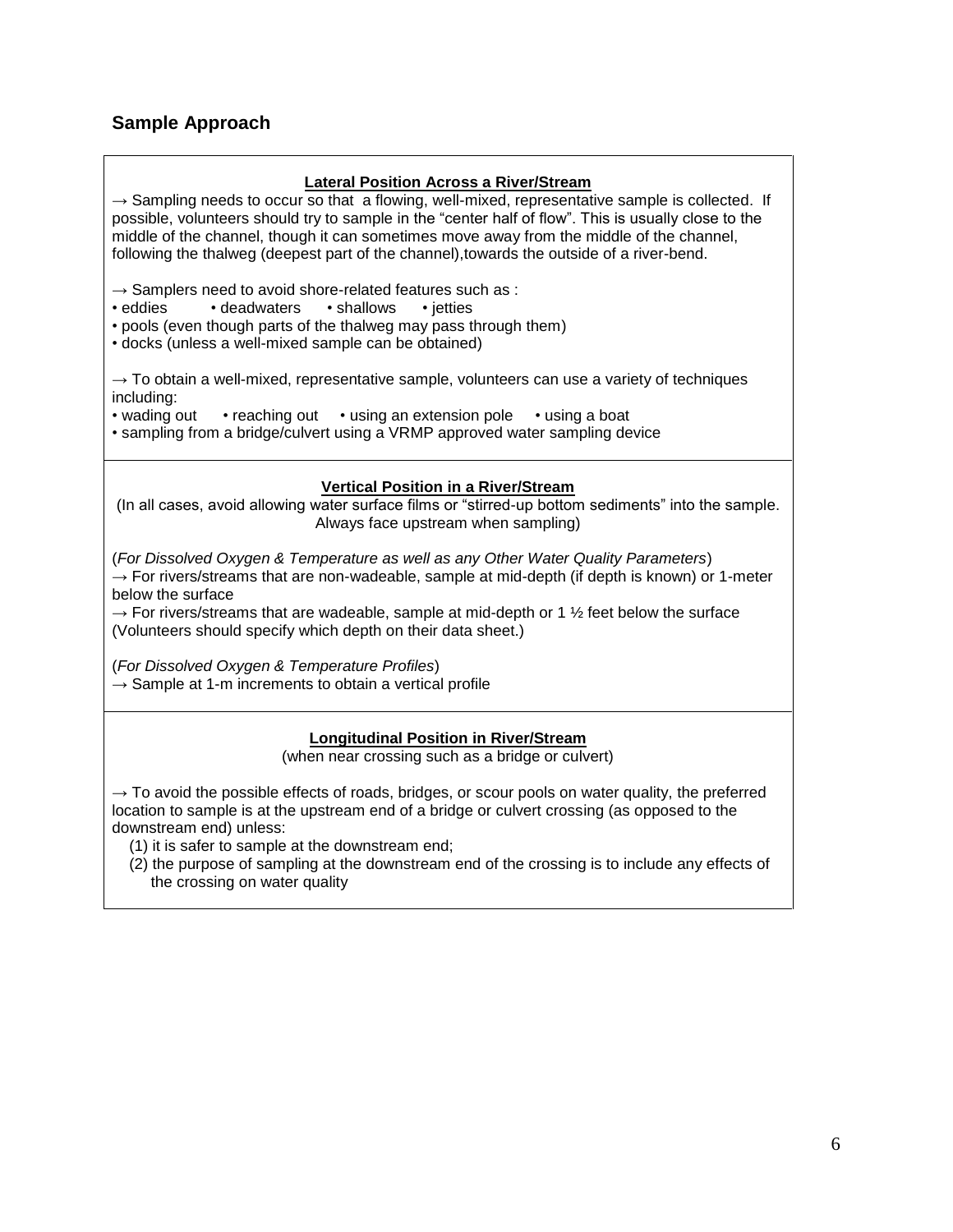# **Sample Collection Protocols**

### **Supplies for Water Samples**

- $\Box$  Water quality kits from a VRMP-approved laboratory, which include containers specific to parameter(s) measured and preservatives, as required
- □ Waterproof labels (BE SURE TO STICK ON CONTAINERS PRIOR TO SAMPLING)
- $\Box$  VRMP-approved water sampling device if sampling from a bridge or boat
- $\Box$  VRMP-approved laboratory chain of custody sheets
- □ Permanent marker
- $\Box$  Pencil

### **Option 1 (Wading)**

- a) Caution should be used in all cases, especially when wading in rivers and streams deeper than two feet. If sampling within a stream or river, wearing waders and a USCG-approved Type-III floatation vest (PFD) are recommended.
- b) Be sure waterproof label is on container and is properly labeled.
- c) Approach the stream from a downstream location, walking upstream to the sampling site. (This prevents the disturbance of bottom sediments that could contaminate the water quality sample.)
- d) Rinse sample containers in stream water three times (only for certain parameters). Be careful not to contaminate the cap, neck or inside of container with your fingers.

*If using a Whirl-Pak ® for bacteria sampling avoid collecting surface film:*

- e) The Whirl-Pak ® should be submerged before opening it to collect the water sample. Submerge it under water, open the bag and remove it once it is approximately half-full. Roll up (whirl) the bag to close it and seal it by tying the two yellow tabs together. Using clean tongs with alligator clips that attach to the Whirl-Pak ® bag by its two yellow tabs is acceptable for holding the bag. *For all other containers (in both options, avoid collecting surface film):*
- f) (Alternative 1-a: submersing bottle before cap is unscrewed) With cap still screwed on, submerse bottle underwater. (It is ok to loosen cap before submersion.) Tip container upright, remove cap (keeping hand downstream of bottle), and allow water to fill container. Once container is full, place cap on while the container is still submersed. Remove container from water.
- g) (Alternative 1-b: unscrewing cap first and then submersing bottle) Remove cap from bottle. With bottle pointed upside-down, quickly submerse the bottle under water, turn it upright, and allow it to fill with water. Once container if full, quickly remove it from water and cap.

### **Option 2 (Collecting from edge of river/stream or boat by reaching one's arm or by using an extension pole.)**

Edge of River or Stream: Reaching to collect a sample from edge of river/stream is acceptable if a well-mixed sample may be obtained. Use an extension pole to collect sample if well-mixed sample cannot be obtained by reaching.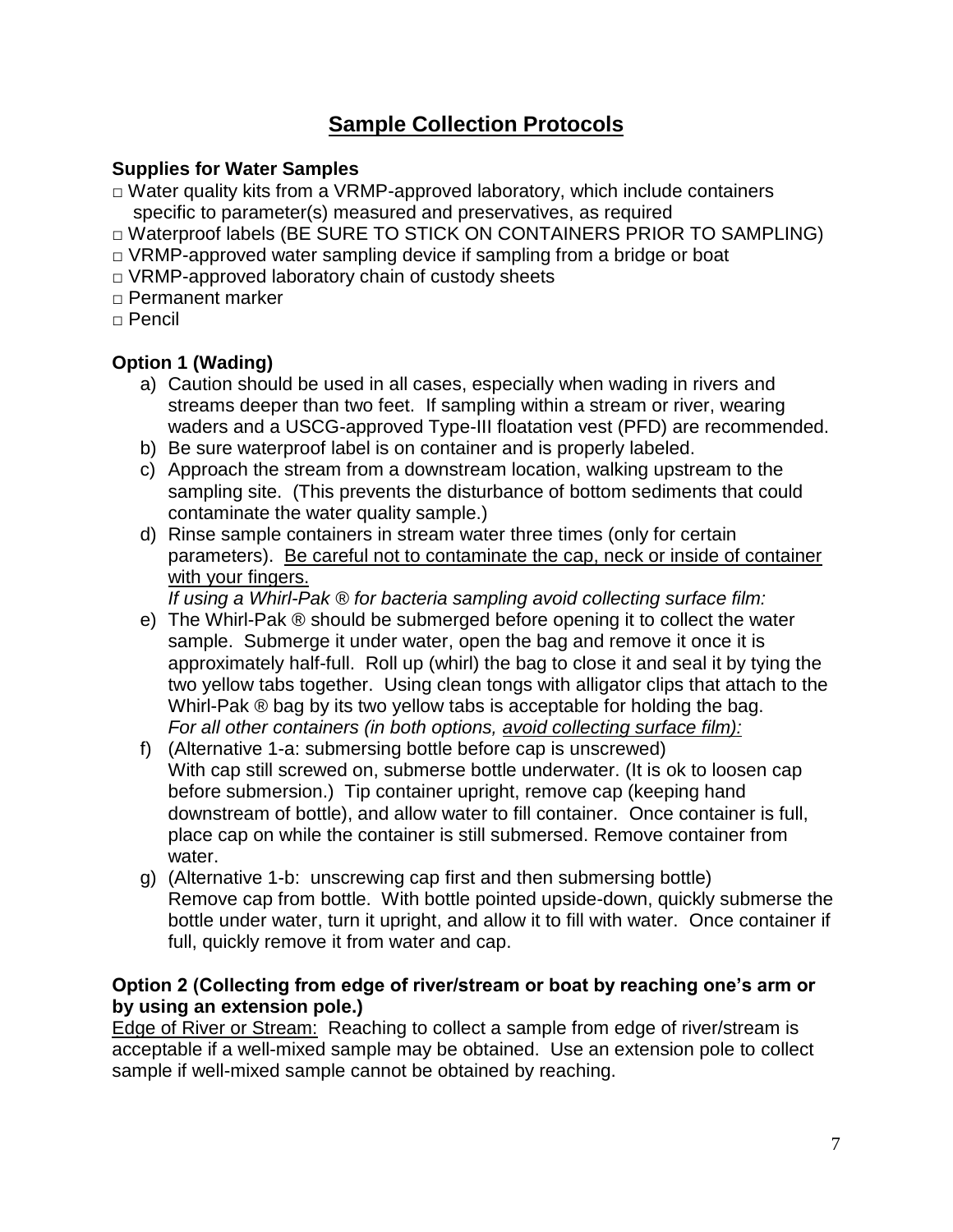### **Reaching Method**

- a) Be sure waterproof label is on sampling container and is properly labeled.
- b) Rinse sample containers in stream water three times (only for certain parameters). Be careful not to contaminate the cap, neck or inside of container with your fingers.

*If using a Whirl-Pak ® for bacteria sampling avoid collecting surface film:*

- c) The Whirl-Pak ® should be submerged before opening it to collect the water sample. Submerge it under water, open the bag and remove it once it is approximately half-full. Roll up (whirl) the bag to close it and seal it by tying the two yellow tabs together. Using clean tongs with alligator clips that attach to the Whirl-Pak bag by its two yellow tabs is acceptable for holding the bag. *For all other containers (in both options, avoid collecting surface film):*
- d) (Alternative 1-a: submersing bottle before cap is unscrewed) With cap still screwed on, submerse bottle underwater. (It is ok to loosen cap before submersion.) Tip container upright, remove cap (keeping hand downstream of bottle), and allow water to fill container. Once container is full, place cap on while the container is still submersed. Remove container from water.
- e) (Alternative 1-b: unscrewing cap first and then submersing bottle) Remove cap from bottle. With bottle pointed upside-down, quickly submerse the bottle under water, turn it upright, and allow it to fill with water. Once container is full, quickly remove it from water and cap it.

### **Extension Pole Method**

- a) Be sure waterproof label is on container and is properly labeled.
- b) Rinse the clamp end of the extension pole in the stream/river prior to sampling.
- c) Remove lid or stopper from sample container prior to sampling. Be careful not to contaminate the cap, neck, or inside the container with your fingers.
- d) Securely attach the sample container to the extension pole using the clamps.
- e) Extend the pole to desired length. Ensure that a well-mixed sample will be collected. (Do not, however, extend the pole too far when sampling in high velocity streams to avoid damage to the pole.)
- f) Rinse sample containers in stream water three times (only for certain parameters).
- g) Prepare to collect water samples by first rotating the extension pole until the sample container is oriented upside down.
- h) Immerse the sample container to desired length and then rotate the pole underwater to fill the container. (Avoid collecting surface film).
- i) Once the sample is full, remove it from the water, cap it and remove it from the clamp.

### **Option 3 (VRMP approved water sampling device method if collecting from a bridge or from a boat:)**

a) Be sure waterproof label is on appropriate containers and that they are properly labeled.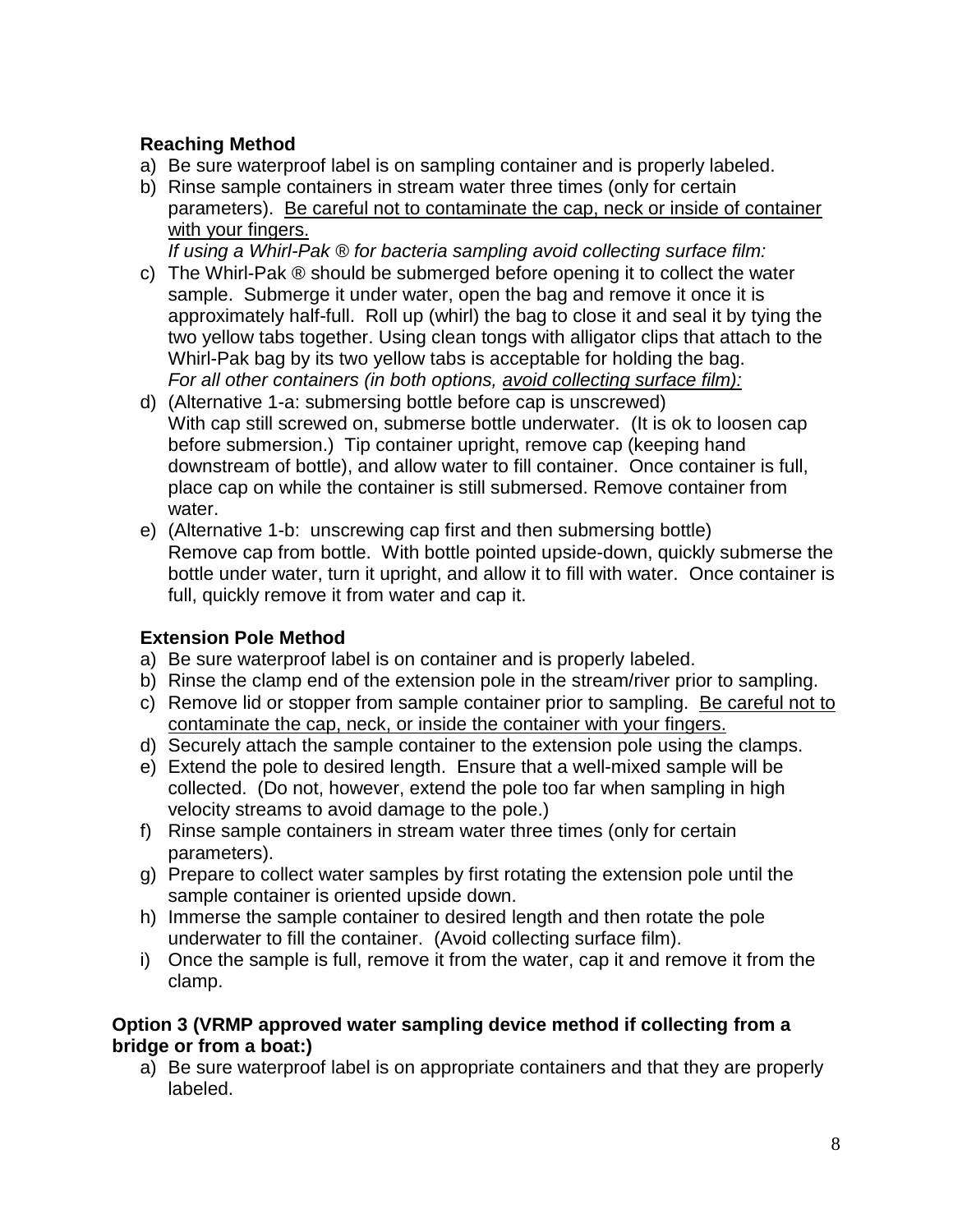- b) Make sure the VRMP approved water sampling device has been cleaned ahead of time.
- c) Rinse the sampling device and any associated sample containers in stream water three times (only for certain parameters).
- d) Lower the sampling device from the upstream side of the bridge or boat (whenever possible) into the river to the appropriate depth. Completely fill the sampling device with water.
- e) Pull the filled sampling device up and carry to a safe location. Avoid bumping the sampling device against the bridge as you raise it to avoid any potential sample contamination.
- f) Prepare to analyze your water sample. Place the sample container on a clean stable surface such as the bottom of an upside-down 5 gallon bucket.
- g) *Dissolved oxygen and temperature:* In many cases volunteers will be monitoring dissolved oxygen (DO) and temperature directly off of bridges using meters and probes with long cords that follow other standard operating procedures (SOPs). If instead, you are analyzing dissolved oxygen and temperature directly from the water within you sampling device, analyze the sample for DO and temperature first, following the appropriate equipment SOPs, before analyzing anything else. Do not agitate the water before DO and temperature have been measured.
- h) *Other water quality parameters:* After DO and temperature have been measured, swirl and mix the water sample. Measure other parameters using the appropriate meters/probes, or pour off water samples into their appropriate sample containers.
- i) Empty out any water from the device. After the last sample site, rinse three times with stream water. Prop it open a little to allow it to air dry. Store in a clean area.

### **Lab Samples**

- a) Label bottle with the following information:
	- □ Volunteer group/organization name (or at least initials)
	- □ Site name and/or ID number
	- □ Date and time of sample collection
	- □ Type of analysis to be performed on the sample (e.g. E. coli)
- b) Store and transport samples in cooler with ice, as appropriate.
- c) Complete VRMP field data sheet.
- d) Complete either chain of custody or sample submission forms to be submitted along with samples at VRMP approved laboratory.
- e) Drop off samples at laboratory within holding time frame.
- f) (See your SAP for specifics on sample handling).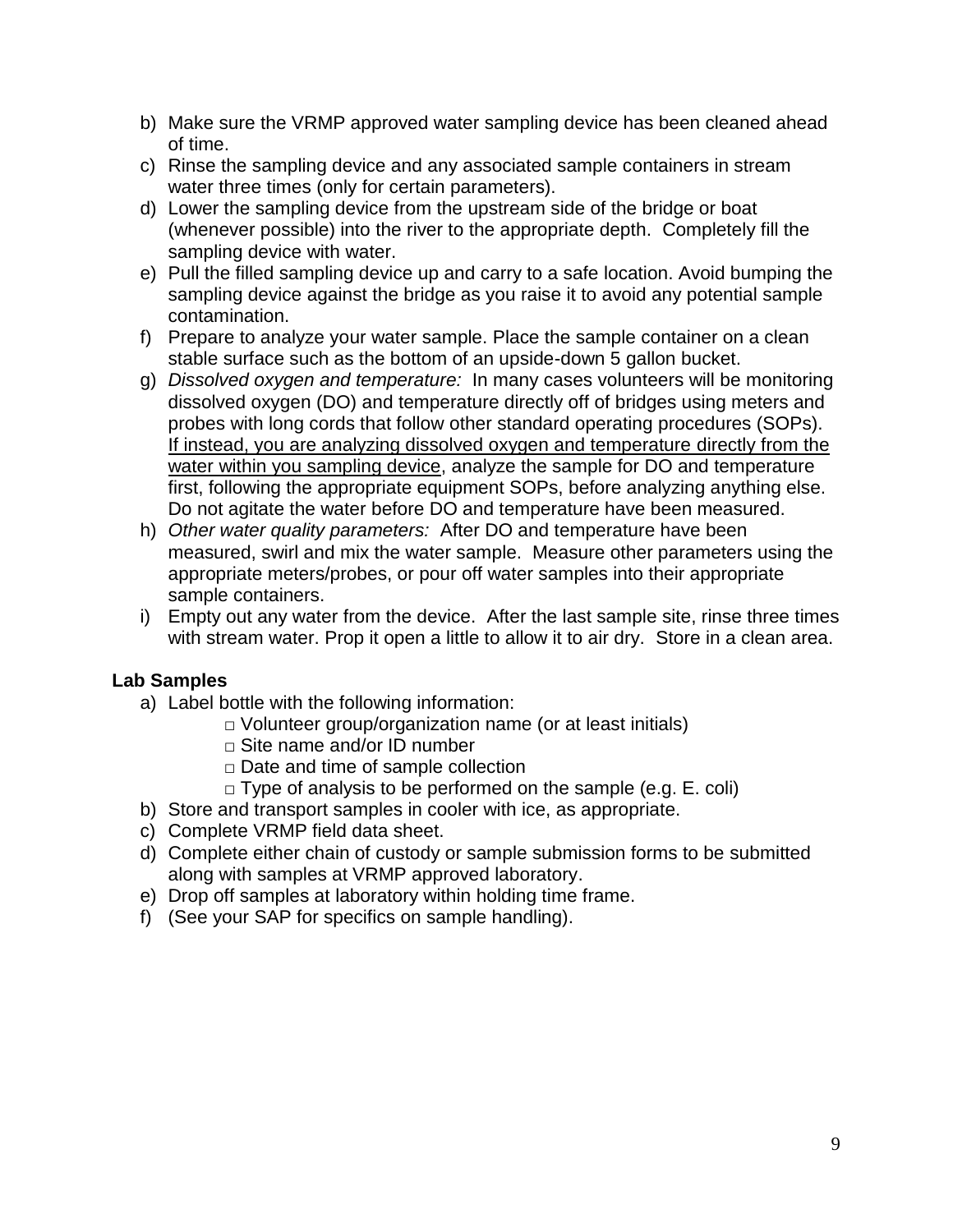### **Datasheets**

Make sure you are using the most up-to-date VRMP data sheet. The data sheets are provided at the training session. If you need more, contact your group's coordinator or the VRMP [\(mary-ellen.c.dennis@maine.gov](mailto:mary-ellen.c.dennis@maine.gov) or 207-215-7946).

Data sheets are also available on the VRMP webpage: [www.maine.gov/dep/water/monitoring/rivers\\_and\\_streams/vrmp/index.html](http://www.maine.gov/dep/water/monitoring/rivers_and_streams/vrmp/index.html)

- 1. When filling out the data sheet, write as neatly as possible.
- 2. Make sure the following are completed on the data sheet:
	- The QA/QC section must be completed. If not, the data will be rejected.
	- If you did a zero dissolved oxygen test check, record the information on the data sheet.
	- Remember to do duplicate sampling for 10% of the measurements/samples.
	- If samples were collected for laboratory analyses, make sure to record that in the "SAMPLES FOR LABORATORY ANALYSIS" section.
	- Under additional comments, record any information that would be helpful in interpreting the results. Such comments as: there was heavy rain in the last couple of days, ducks near sampling site (affects bacteria), sampled upstream 50 feet due to high water are useful.
- 3. Review the data sheet to ensure that it is complete and sign it.
- 4. Forward your datasheet(s) to your group's data manager.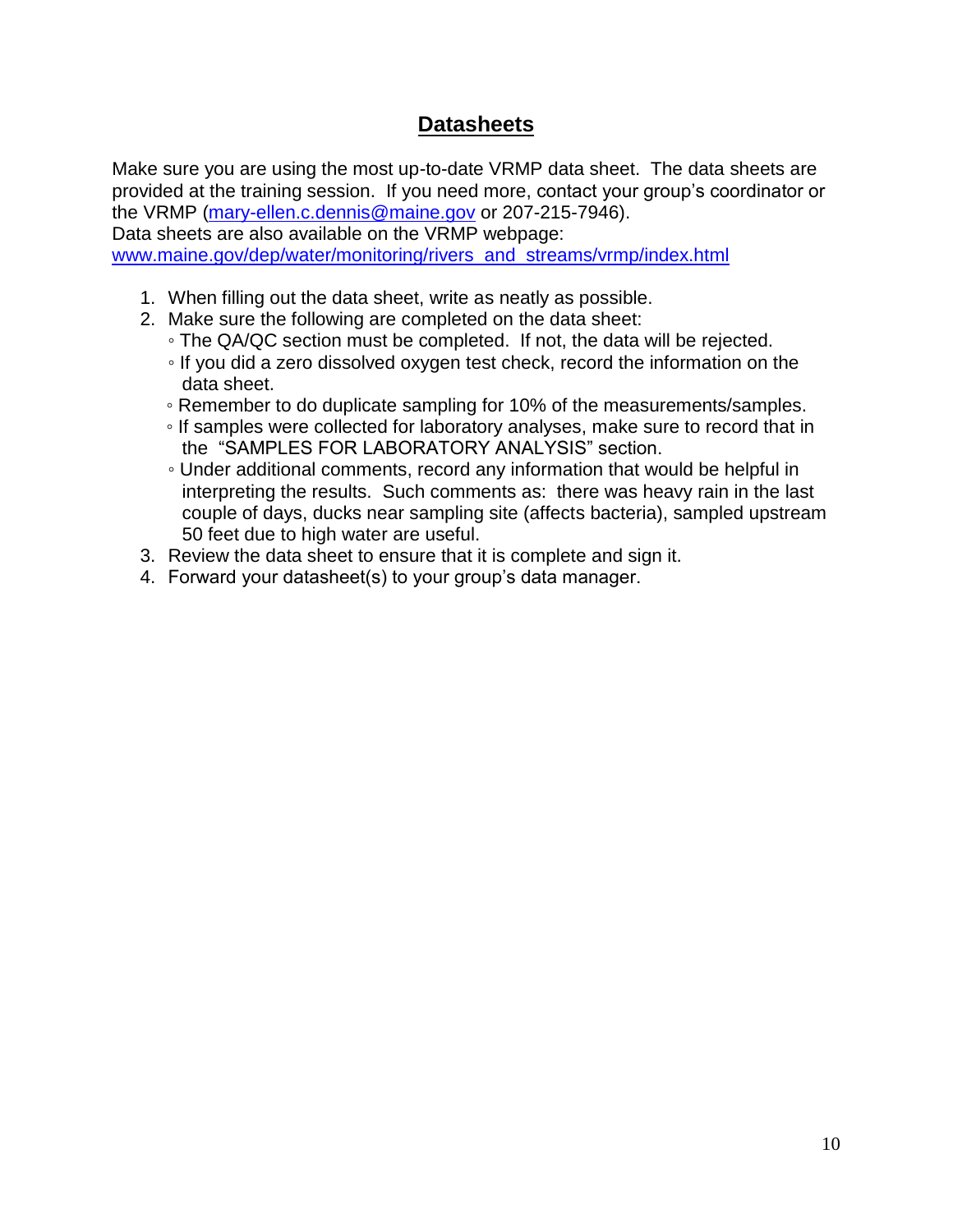# **Water Quality Monitoring Equipment Standard Operating Procedures**

### **General procedures for monitoring equipment:**

- 1. Remember to do a zero dissolved oxygen check of the DO meter halfway through the sampling season.
- 2. Leave the dissolved oxygen meter on between sampling stations. Other equipment may be turned off between stations.
- 3. Store meters in a cool, dry place. Meters should not be left in your car, except for the period of time when you are out sampling.
- 4. If equipment is used in saltwater, rinse the cable and probe with freshwater after each sample day. The refractometer should not be rinsed-just wipe with soft cloth.
- 5. After sampling for the day, leave storage cases open overnight to allow equipment to dry.
- 6. Equipment used for collecting water samples (e.g. van dorn bottle, kemmerer bottle) should be kept clean. Rinse devices with stream water 3X at each sample site and after the last sample site. Prop open to allow it to dry and then keep covered between sample events. (Keep in a bucket or clean trash bag).

#### **The next section provides step by step instructions for use of water quality monitoring equipment:**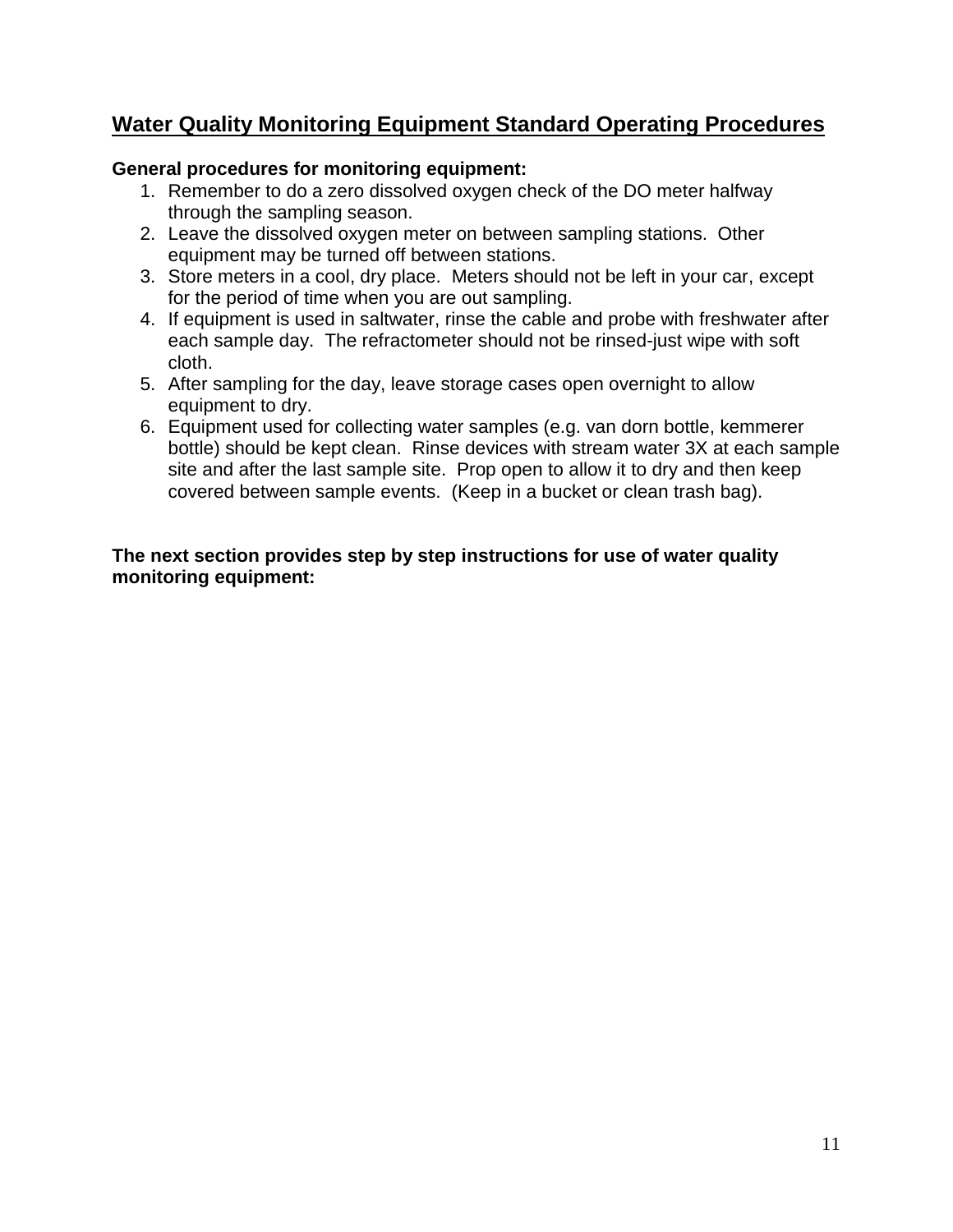## **YSI 85 Meter**

### **Check the calibration chamber and turn on the meter**

NOTE: Always store the probe in the calibration/storage chamber. It should be kept in the storage chamber at all times except when taking measurements.

- 1. Ensure that the dissolved oxygen membrane remains moist inside the storage chamber. If needed, wet the sponge with a few drops of tap water. Allow any excess water to run out.
- 2. Turn the meter on for at least 15 minutes before calibration.

### **Calibrate the meter:**

NOTE: The meter must be calibrated before use. Do not turn the meter off between sampling stations. If it is unintentionally turned off, turn the meter back on for 15 minutes and re-calibrate.

(Calibration Steps):

- 1. Record the time the meter was turned on and the calibration time on the data sheet.
- 2. Press the **MODE** button until the meter is in the dissolved oxygen percent saturation mode as indicated by '%' on the right side of the screen.
- 3. Press and release both the **DOWN and UP** arrow buttons at the same time. (You will see 'CAL' in the lower right hand corner of the screen.)
- 4. The screen will prompt you to enter the local altitude in hundreds of feet. For example, enter 8 for an altitude of 800 feet. Use the **UP or DOWN** arrow to increase or decrease the altitude. When the proper altitude appears on the screen, press the **ENTER** button.
- 5. The screen should now display 'CAL' in the lower left hand corner. The calibration value in the lower right hand corner and the current DO reading (before calibration) on the main display.
- 6. Make sure the current % reading (large reading) is stable, then press the **ENTER** button. The display should read 'SAVE' and then return to normal operation mode.
- 7. Record the calibration value on the data sheet. If the calibration value is <97% or >103%, re-calibrate the meter.

### **Measuring water temperature, dissolved oxygen and specific conductivity:**

- 1. Remove the probe from the calibration chamber and place in the stream at the required depth. (Mid-depth or 1 ½ feet below the surface in wadeable streams. Mid-depth or 3 feet below the surface in non-wadeable streams.)
- 2. Slowly move the probe back and forth or up and down (jig) at a rate of 1 foot per second. If placing the sensor in a stream or fast moving water, it is best to place it perpendicular to the flow and not facing into the flow.
- 3. Wait for the temperature and dissolved oxygen readings to stabilize. Record the temperature and dissolved oxygen in both mg/l and % saturation on the data sheet. You will need to press the **MODE** button to get to either mg/l or % saturation.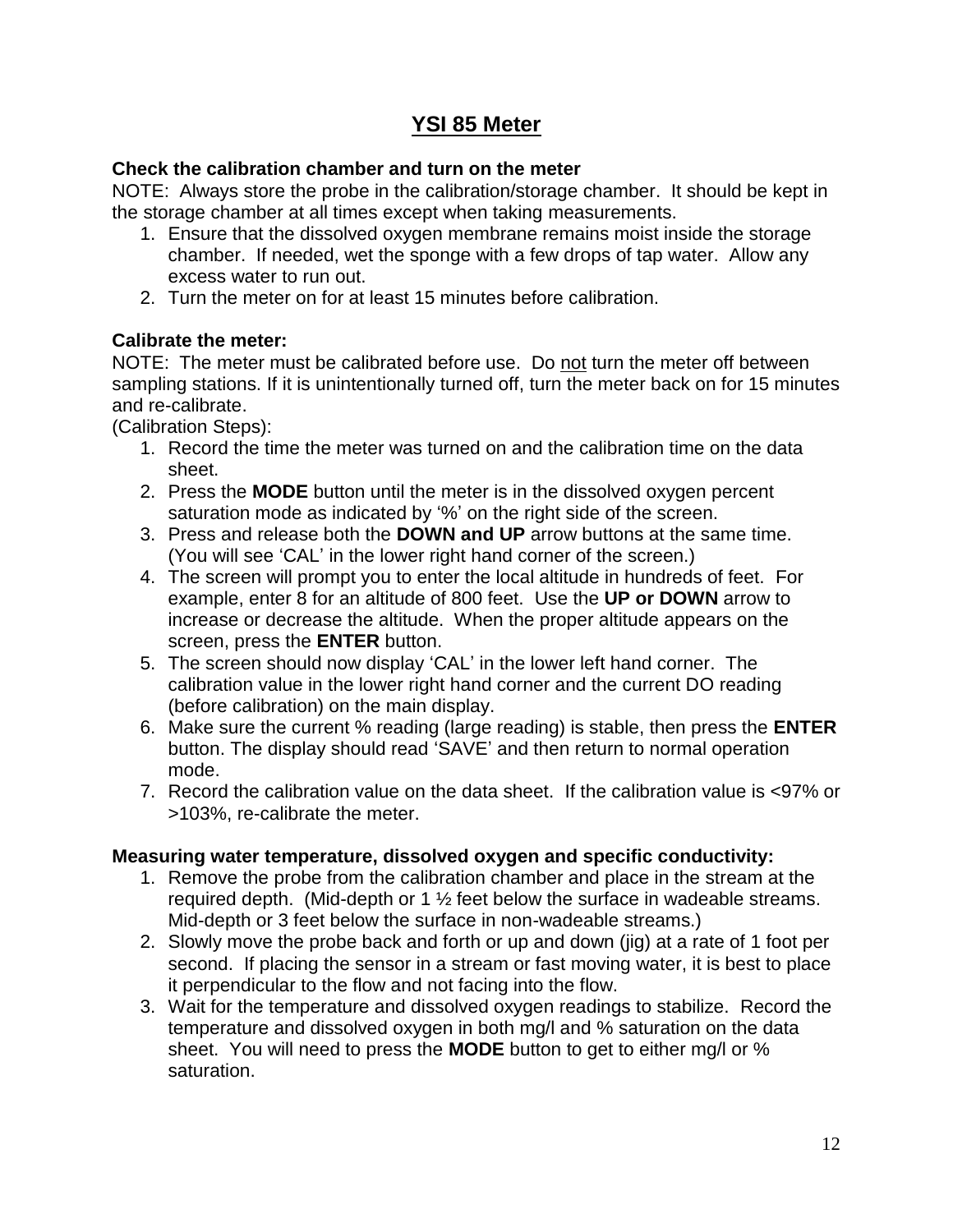4. To measure specific conductivity, press the **MODE** button twice to get to temperature compensated specific conductivity as indicated by the flashing '°C' and the uS/cm units. Record the specific conductivity value on the datasheet.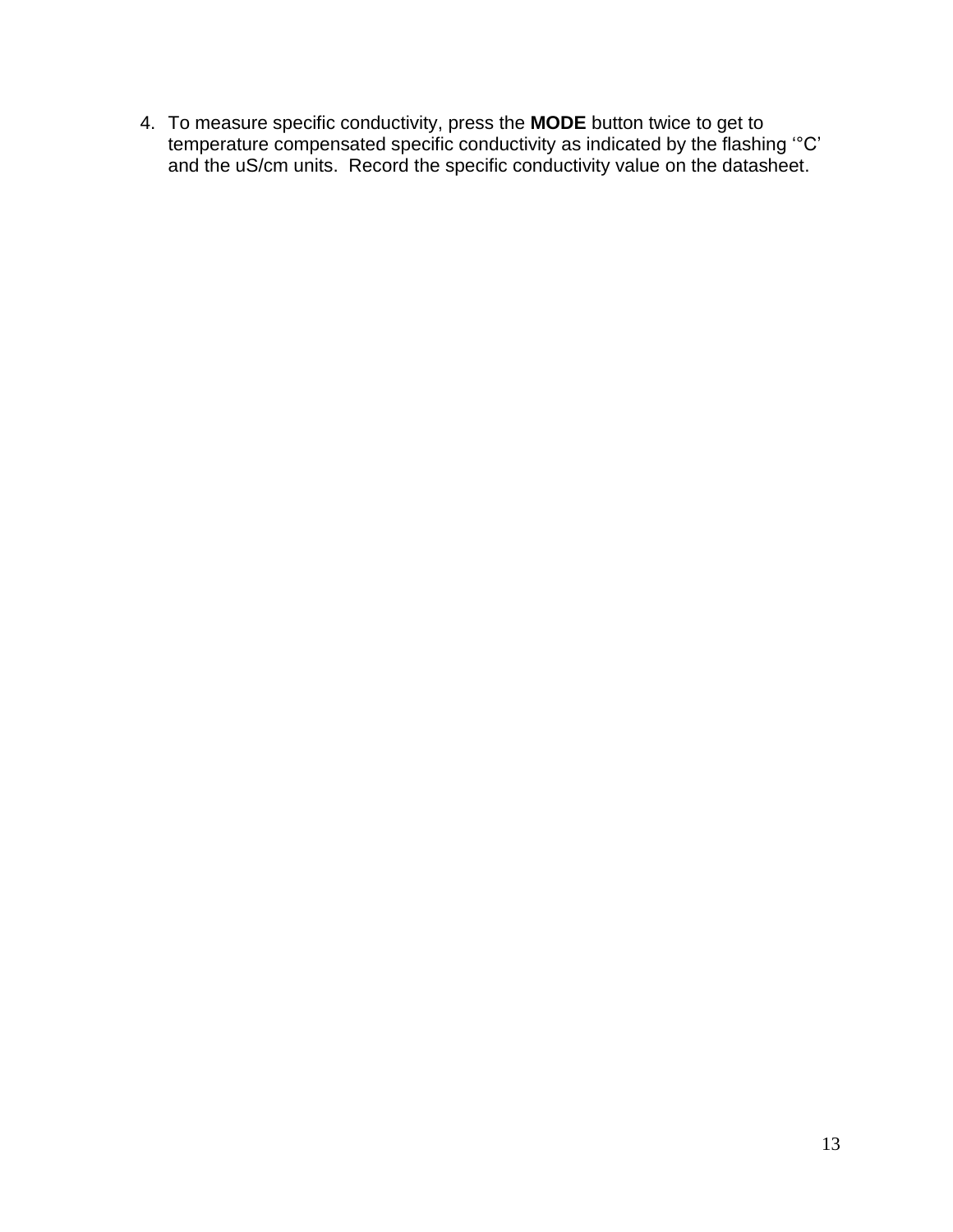# **YSI 550A Meter**

### **Check the calibration chamber and turn on the meter**

NOTE: Always store the probe in the calibration/storage chamber. It should be kept in the storage chamber at all times except when taking measurements.

- 1. Ensure that the dissolved oxygen membrane remains moist inside the storage chamber. If needed, wet the sponge with a few drops of tap water. Allow any excess water to run out.
- 2. Turn the meter on for at least 15 minutes before calibration.

### **Calibrate the meter:**

NOTE: The meter must be calibrated before use. Do not turn the meter off between sampling stations. If it is unintentionally turned off, turn the meter back on for 15 minutes and re-calibrate.

(Calibration Steps):

- 1. Record the time the meter was turned on and the calibration time on the data sheet.
- 2. Pass the **MODE** button until the meter is in the dissolved oxygen percent saturation mode as indicated by '%**'** on the right side of the screen.
- 3. Press and release both the **DOWN and UP** arrow buttons at the same time. (You will see 'CAL' on the lower left hand corner of the screen.)
- 4. The screen will prompt you to enter the local altitude in hundreds of feet. For example, enter 8 for an altitude of 800 feet. Use the **UP and DOWN** arrows to increase or decrease the altitude. When the proper altitude appears on the screen, press the **ENTER** button.
- 5. The screen should now display 'CAL' in the lower left hand corner, the calibration value in the lower right hand corner and the current dissolved oxygen reading (before calibration) on the main display. Make sure the current '%' reading (large display) is stable, then press the **ENTER** button.
- 6. The screen will now prompt you to enter the approximate salinity of the water you will be measuring. You can enter any number from 0 to 70 parts per thousand (PPT) of salinity. Use the **DOWN and UP** arrow buttons to decrease or increase the salinity setting. When the proper salinity value appears on the screen, press the **ENTER** button.

NOTE: If sampling in freshwater, ensure that salinity is set to zero (0).

If sampling in estuarine-marine waters, you will need to measure salinity at your site with a refractometer and then enter that value.

If you have multiple sites, salinity will need to be measured at each site and the meter re-calibrated with the appropriate salinity value. If you move to a freshwater site, recalibrate and enter zero for the salinity value.

### **Measuring water temperature and dissolved oxygen**

1. Remove the probe from the calibration chamber and place in the stream at the required depth. (Mid-depth or 1 ½ feet below the surface in wadeable streams. Mid-depth or 3 feet below the surface in non-wadeable streams.)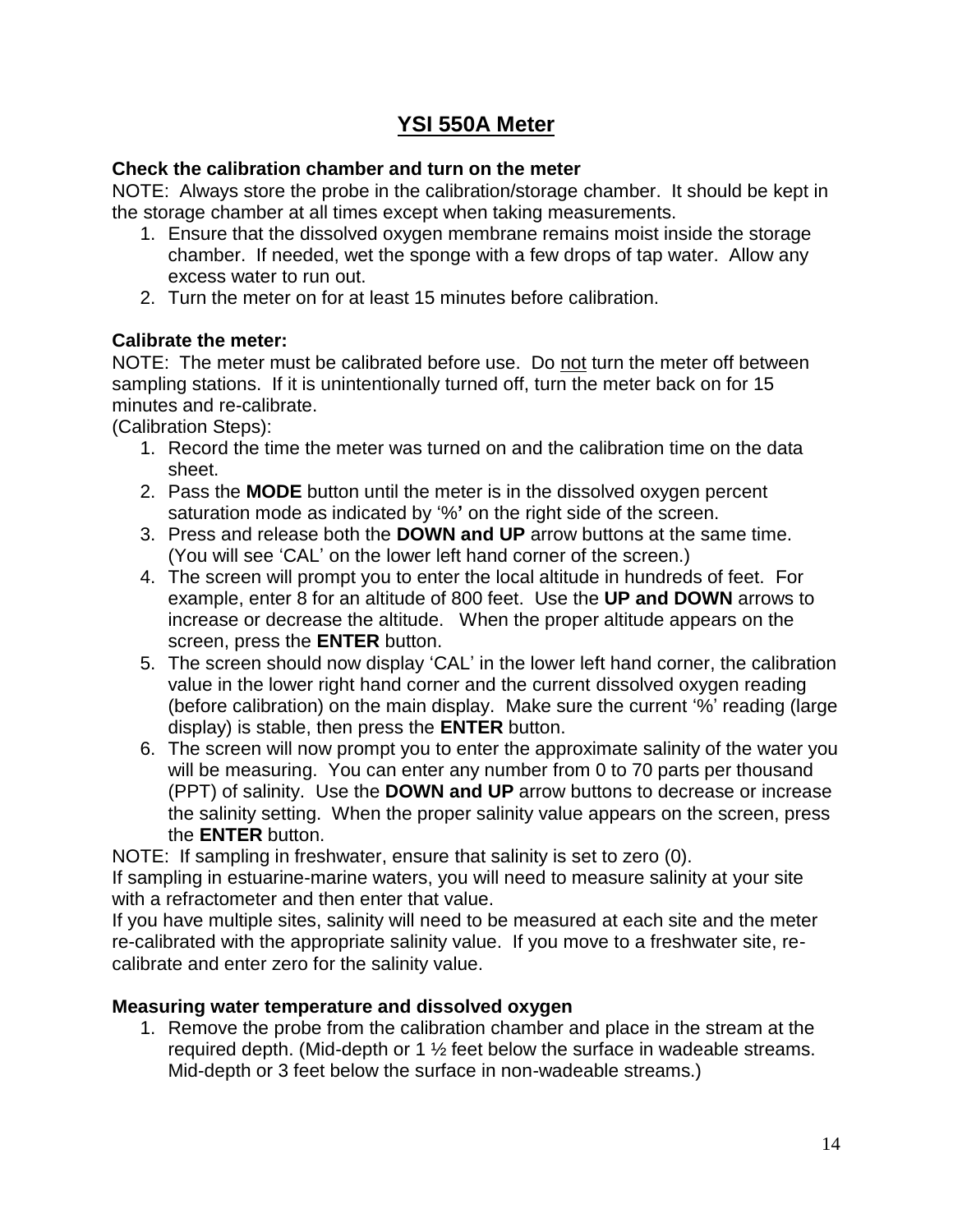- 2. Slowly move the probe back and forth or up and down ("jig") at a rate of 1/2 foot per second. If placing the sensor in a stream or fast moving water, it is best to place it perpendicular to the flow and not facing into the flow.
- 3. Wait for the temperature and dissolved oxygen readings to stabilize. Record the temperature and dissolved oxygen in both mg/l and % saturation on the data sheet. You will need to press the **MODE** button to get to either mg/l or % saturation.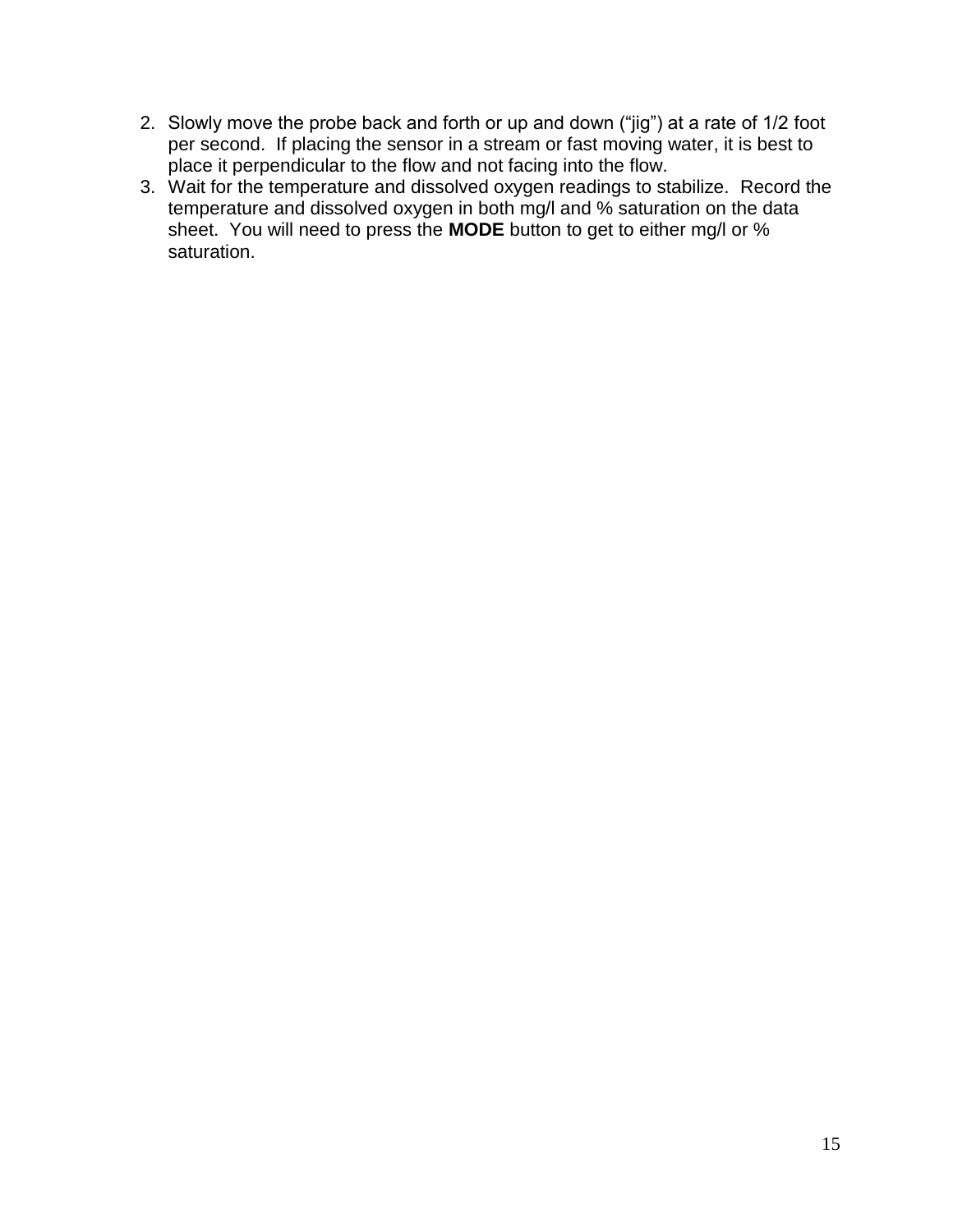# **YSI Pro 2030 Meter**

#### **Check the dissolved oxygen membrane and calibration chamber**

NOTE: Always keep the grey rubber storage sleeve over the probe at all times (except when taking measurements) to keep the probe in a moist environment.

- 1. Ensure that the dissolved oxygen membrane stays moist inside the storage sleeve. If needed, add a few drops of clean water to the sponge. Pour off excess water.
- 2. Turn the meter on for at least 15 before calibration.

NOTE: There are seven options for displaying conductivity to include Cond-mS/cm, Cond-us/cm, SPC-mS/cm, SPC-us/cm, Salinity-ppt, TDS-g/l and TDS-mg/l. Only two units can be enabled at the same time. Specific conductivity (uS/cm) and salinity are enabled. If other units are required, contact the VRMP.

### **Calibrate the meter**

NOTE: The meter must be calibrated prior to use. Do not turn the meter off between sampling stations. If it is unintentionally turned off, turn the meter on for 15 minutes and re-calibrate.

(Calibration steps):

- 1. Record the time the meter was turned on and the calibration time on the data sheet.
- 2. Press and hold the calibrate key for 3 seconds.
- 3. Scroll with the arrow keys to highlight 'Dissolved Oxygen' and press **ENTER**.
- 4. Select 'DO%' when prompted and then press **ENTER**. The screen will show a '%' saturation reading and '%' calibration.
- 5. Wait at least 3 seconds, then, once the DO% and temperature readings are stable, press **ENTER**. 'Calibration Successful' will display for a few seconds to indicate a successful calibration. The meter returns to the main screen.
- 6. Record the dissolved oxygen % saturation value on the data sheet.

### **Measuring water temperature, dissolved oxygen, specific conductance and salinity**

- 1. Remove the probe from the calibration/storage sleeve and place in the stream at the required depth. (Mid-depth or 1 ½ feet below the surface in wadeable streams. Mid-depth or 3 feet below the surface in non-wadeable streams.) Make sure the conductivity sensor is completely submerged. The two holes near the cable should be covered for accurate readings.
- 2. Slowly move the probe back and forth or up and down ("jig") at a rate of 1/2 foot per second. If placing the sensor in a stream or fast moving water, it is best to place it perpendicular to the flow and not facing into the flow.
- 3. Wait for the temperature and dissolved oxygen readings to stabilize. Record the temperature, dissolved oxygen (mg/l and % saturation) on the data sheet.
- 4. Freshwater: Record the specific conductivity (uS/cm) on the data sheet. Estuarine waters: Record the salinity (PPT) on the data sheet.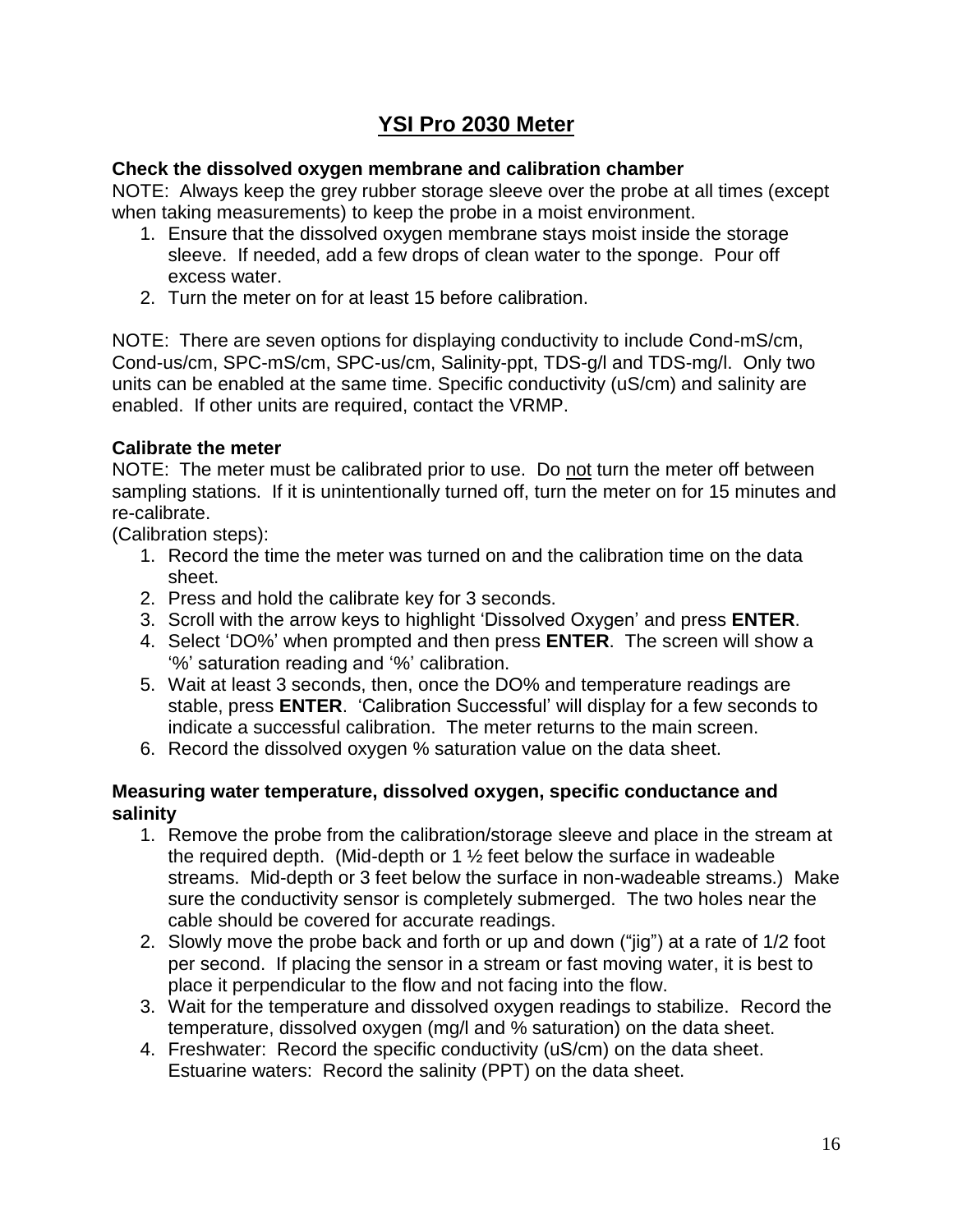NOTE: DO NOT make any changes to the screen menu settings. The meter has been set up with particular settings and options.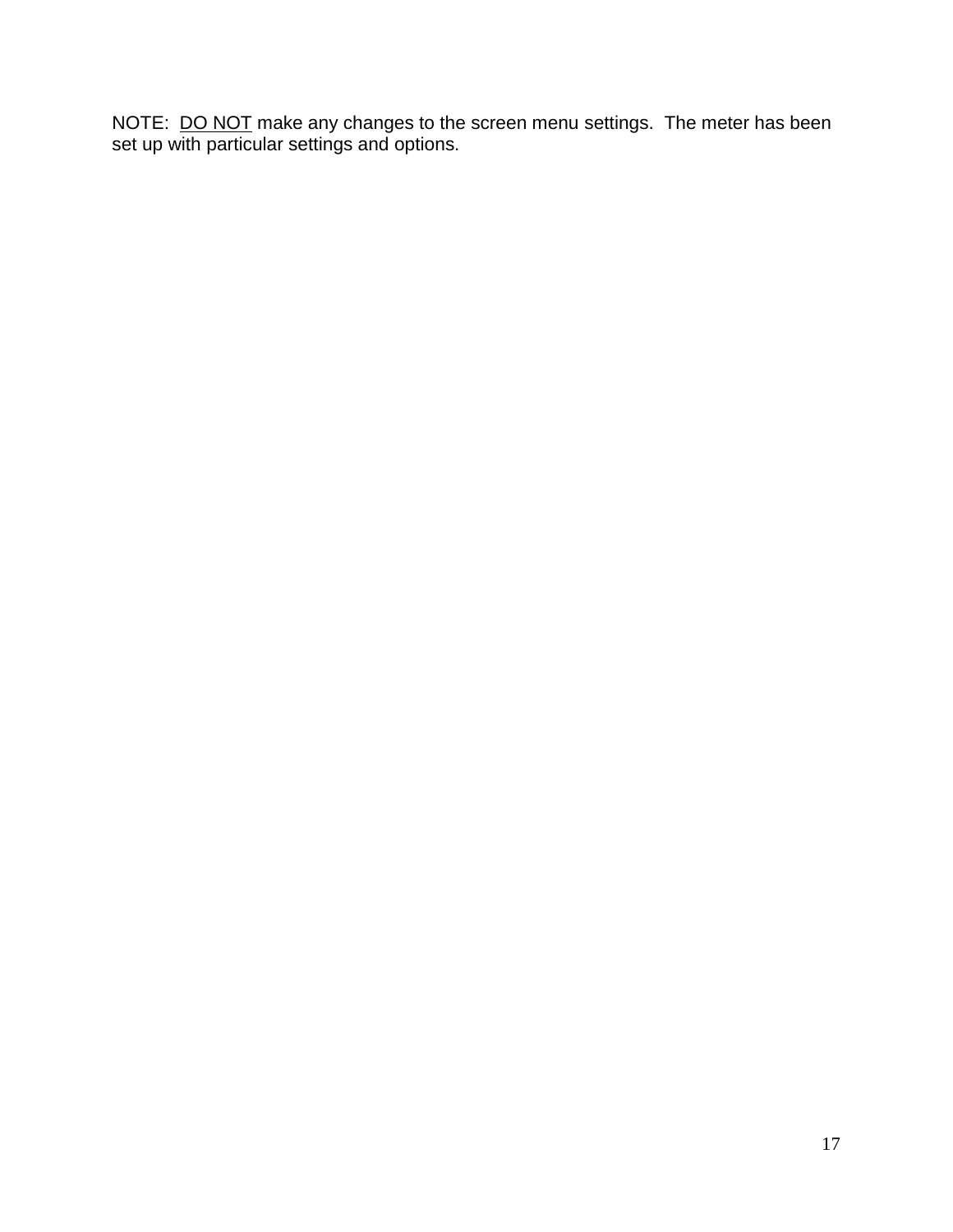# **YSI ProODO Professional Plus (Optical Meter)**

### **Check the sensor cap and calibration chamber**

NOTE: Always keep the grey rubber storage sleeve over the probe at all times (except when taking measurements) to keep the probe in a moist environment.

1. Ensure that the dissolved oxygen probe stays moist inside the grey rubber storage sleeve. If needed, add a few drops of clean water to the sponge. Pour off excess water.

### **Calibrate the meter**

NOTE: The ProODO is an optical meter and therefore does not need to be calibrated before each sampling event. It is calibrated at the beginning of the field season when the sensor cap is replaced. It will need to be re-calibrated if the sensor cap is allowed to dry out. If this occurs, please contact the VRMP.

NOTE: There is no warm-up period associated with the ProODO optical meter. It also may be turned off between sample sites to conserve battery power.

### **Measuring water temperature and dissolved oxygen**

- 1. Remove the probe from the storage sleeve and place in the stream at the required depth. (Mid-depth or 1 ½ feet below the surface in wadeable streams. Mid-depth or 3 feet below the surface in non-wadeable streams.)
- 2. Move the probe to release any air bubbles. Movement is only necessary initially. Since the ProODO utilizes optical luminescent technology, continuous movement is not required.
- 3. Wait for the temperature and dissolved oxygen readings to stabilize. Record the temperature and dissolved oxygen (mg/l and % saturation) on the datasheet.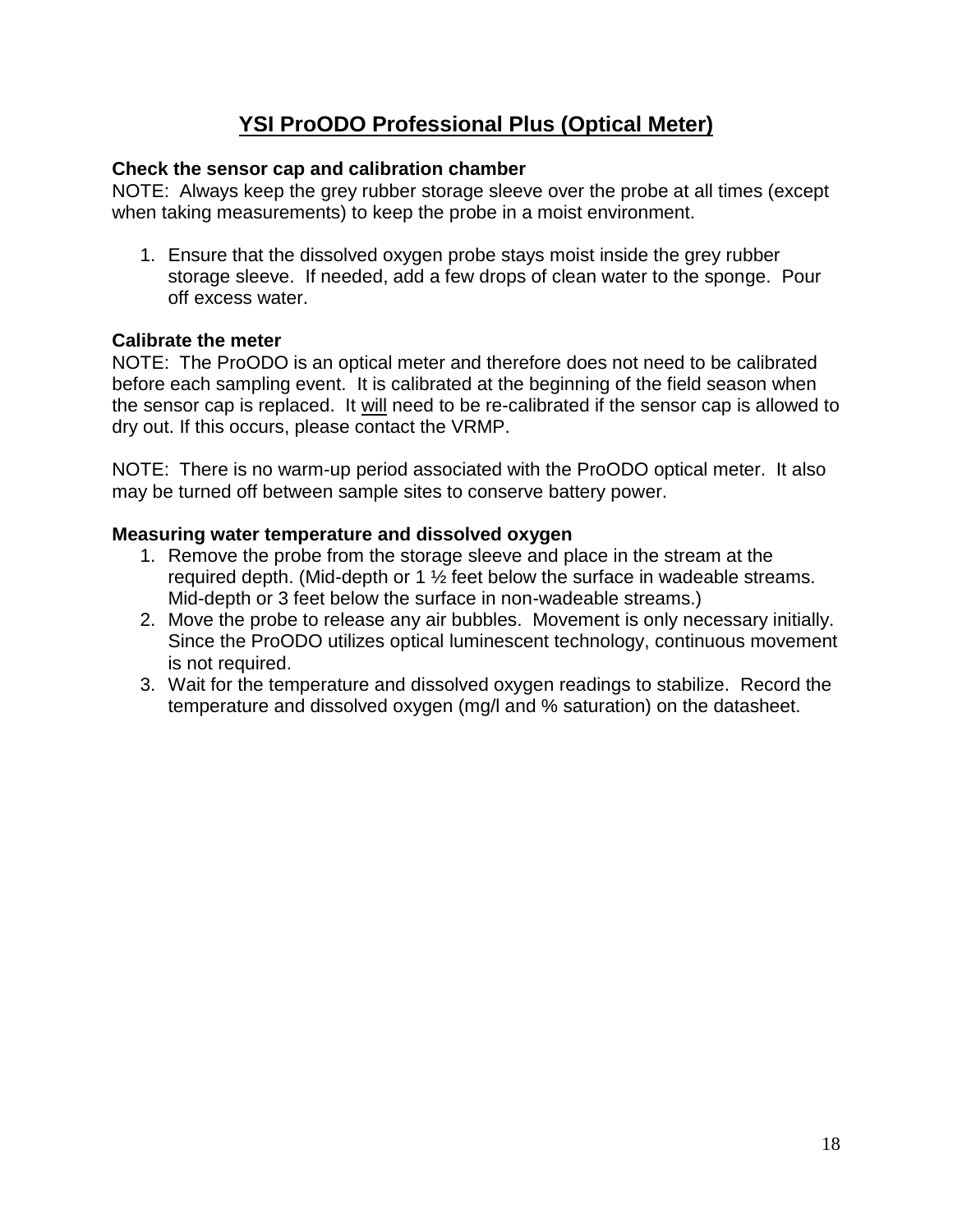# **EC Testr 11/11+ Pen**

#### **Measuring temperature and conductivity**

- 1. Remove electrode cap and turn the pen on.
- 2. Hold the electrode directly in the stream or into a clean sample bottle with the collected sample. (Clean means that the sample container has been rinsed 3X with stream water at the sample site.) Make sure the sensor is fully covered by water.
- 3. Wait for the reading to stabilize. This may take a couple of minutes or more, particularly if the water is very cold. A good check is to cross check against the temperature reading obtained with the dissolved oxygen meter. Record the reading on the data sheet.
- 4. Replace the electrode cap.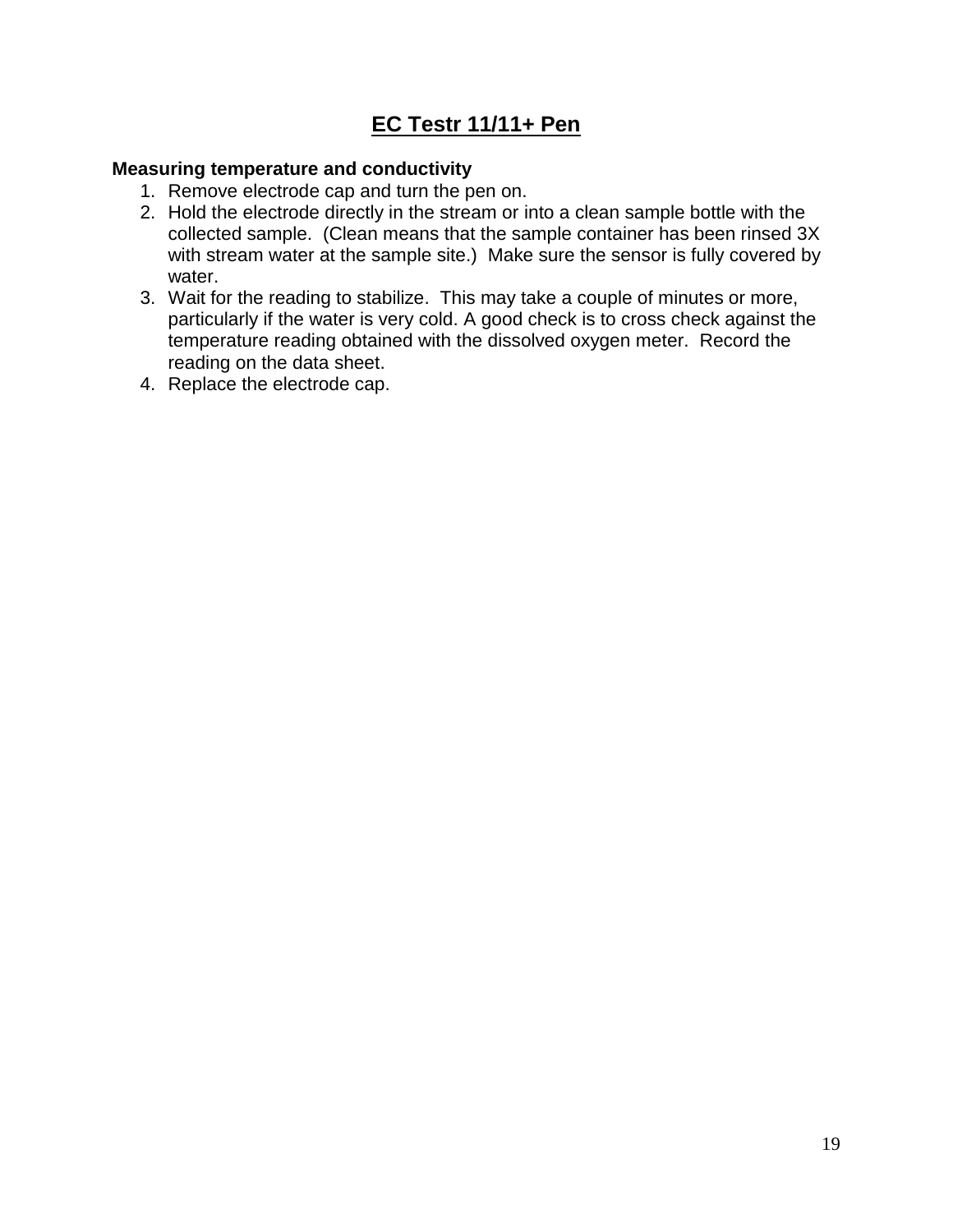# **EC 300A Conductivity Meter**

#### **Measuring specific conductivity in freshwater**

- 1. Remove the screw-on cap on the meter (where probe connects). Connect the conductivity probe and cable to the unit. Place the cap in the small plastic container so as not to lose it.
- 2. Turn the unit on.
- 3. Place the probe in the stream or a clean sample bottle with the collected sample. (Clean means that the sample container has been rinsed 3 times with stream water at the sample site.) Completely submerge the probe and shake lightly to remove any trapped air bubbles in the conductivity cell.
- 4. Press and release the **MODE** button until specific conductivity is displayed. The display will show 'conductivity compensated' at the top of the screen. The main display will show 'conductivity' (uS/cm or MS/cm) and 'temperature'. If the conductivity is very high, it will display the reading in MS/cm instead of uS/cm. Note this on the data sheet.
- 5. Allow the temperature to stabilize. This may take a couple of minutes or more, particularly if the water is very cold. A good check is to cross check against the temperature reading obtained with the dissolved oxygen meter. Record the specific conductivity reading on the data sheet.
- 6. Turn off the meter.
- 7. When finished sampling for the day, disconnect the probe and cable. Replace the screw-on cap on the meter.

### **Measuring salinity in estuarine water**

- 1. Remove the screw-on cap on the meter (where probe connects). Connect the conductivity probe and cable to the unit. Place the cap in the small plastic container so as not to lose it.
- 2. Turn the unit on.
- 3. Place the probe in the stream or a clean sample bottle with the collected sample. (Clean means that the sample container has been rinsed 3 times with stream water at the sample site.) Completely submerge the probe and shake lightly to remove any trapped air bubbles in the conductivity cell.
- 4. Press and release the **MODE** button until 'salinity' (PPT) is displayed at the top of the screen.
- 5. Allow the temperature to stabilize. This may take a couple of minutes or more, particularly if the water is very cold. A good check is to cross check against the temperature reading obtained with the dissolved oxygen meter. Record the salinity reading on the data sheet.
- 6. Turn off the meter.
- 7. When finished sampling for the day, disconnect the probe and cable. Replace the screw-on cap on the meter.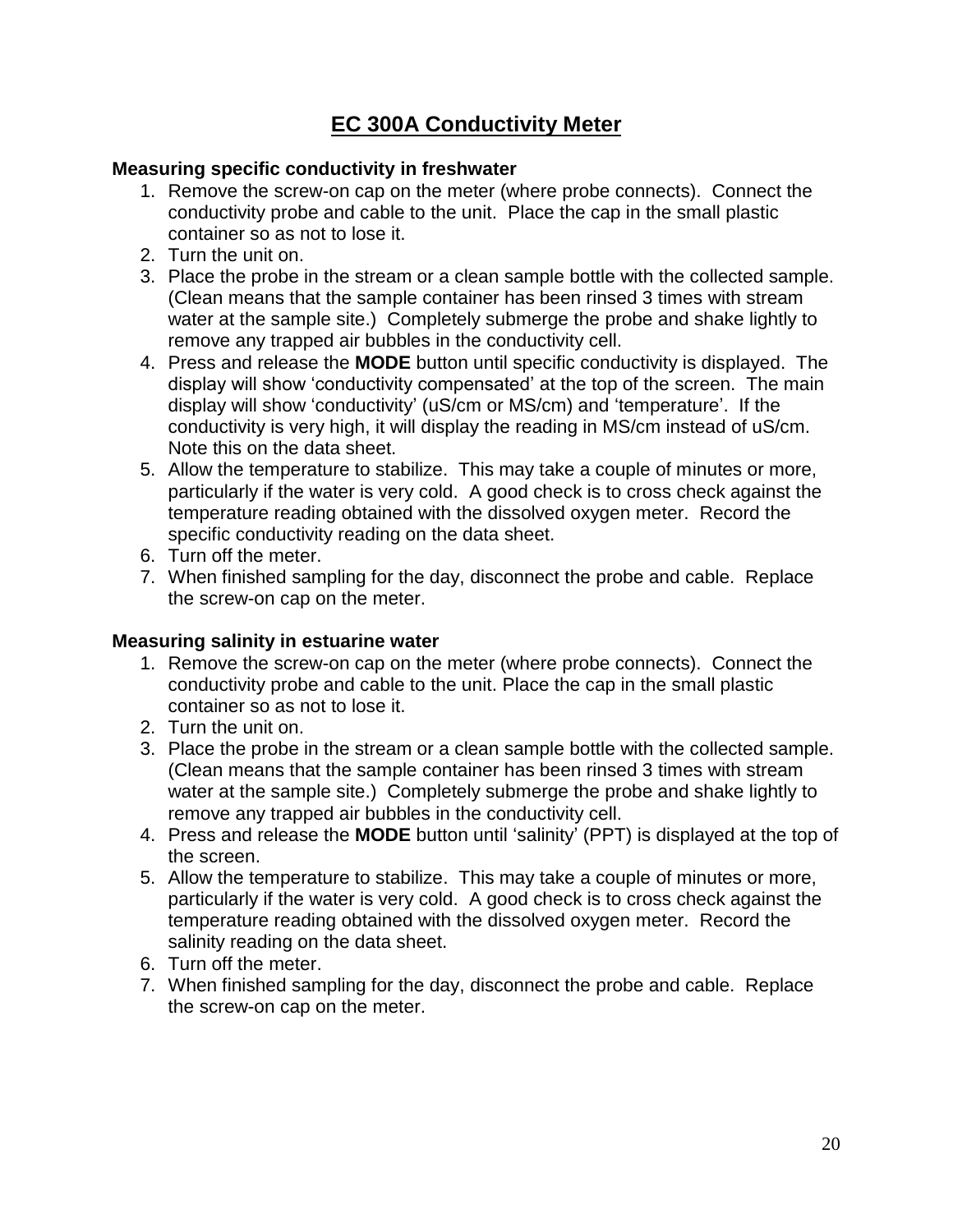## **Extech RF20 Refractometer**

#### **Calibrate the refractometer**

NOTE: The refractometer must be calibrated (preferably at home) before each sampling event.

- 1. Open the cover plate.
- 2. Place a few drops of distilled water on the prism.
- 3. Close the cover plate. The distilled water should spread out as a thin layer between the cover plate and the prism. It should cover the entire surface of the prism-there should be no air bubbles or dry spots.
- 4. Looking through the eyepiece, rotate the adjusting screw so that the light/dark boundary line (known as the shadow line) evens up with the zero line.
- 5. When calibration is complete, clean the prism with a soft cloth.

#### **Measuring salinity**

- 1. Open the cover plate.
- 2. Place a few drops of the sample on the prism.
- 3. Close the cover plate. The sample should spread out as a thin layer between the cover plate and the prism. It should cover the entire surface of the prism-there should be no air bubbles or dry spots. Allow the sample to remain on the prism for approximately 30 seconds.
- 4. Looking through the eyepiece, hold the refractometer toward the light.
- 5. Read the salinity concentration determined by the intersection of the boundary of the light and dark fields (known as the shadow line) on the printed scale. The left side of the scale indicates the specific gravity and the right side salinity in parts per thousand. If the scale is out of focus, adjust the eyepiece by turning the ridged portion of the eyepiece.
- 6. Record the measurement on the data sheet.
- 7. Wipe the prism dry with a clean cloth (do not wash or rinse).

#### **Field of view**

|    | 100<br><b>TUBER</b><br><b>BUT</b><br><b>Little</b>                                         |   |
|----|--------------------------------------------------------------------------------------------|---|
| 20 | $min -$<br>1.040                                                                           | 骗 |
|    | Ë<br>50<br>≡<br>-<br>1.030<br>m<br>$\overline{\phantom{a}}$<br>40<br>Ë<br>-<br>-<br>       |   |
|    | 1,020<br>30<br>Ξ<br>۰<br>20<br>-<br>=<br>Ξ<br>1.010<br>$\sim$<br>÷<br>m<br>$-10$<br>s<br>≡ |   |
|    | ü<br>$-\mathbf{u}$<br>1,000<br>SALINITY                                                    |   |